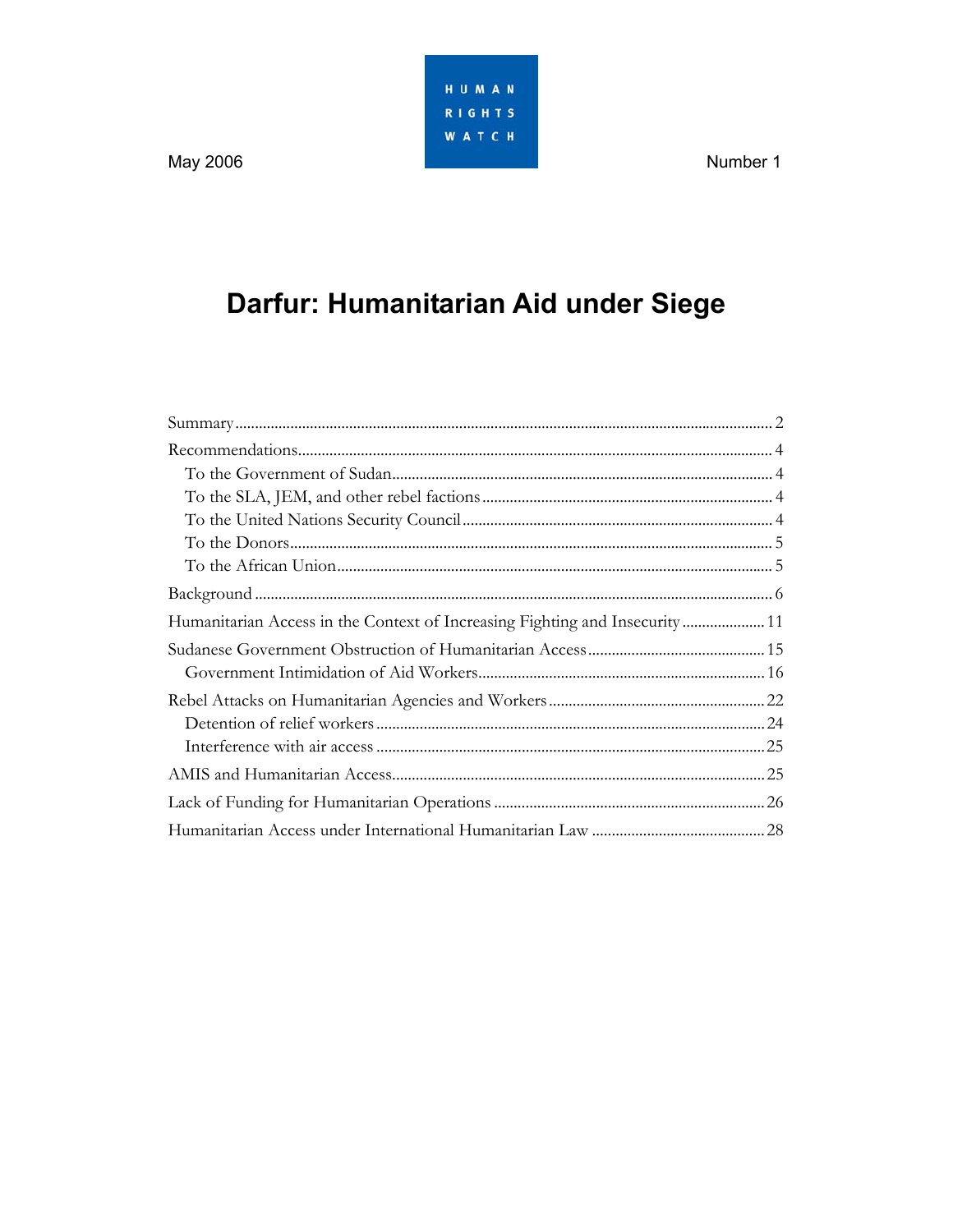#### **Summary**

The Sudanese government and rebel groups in Darfur are hindering humanitarian agencies from reaching hundreds of thousands of civilians dependent on international aid in many areas of Darfur. In recent weeks, the situation has become critical, with the U.N. estimating that at least 650,000 people are partly or wholly inaccessible to international humanitarian agencies.

Since late 2005 an upsurge of insecurity from armed clashes and criminal activity has caused humanitarian agencies to evacuate from many locations in Darfur and along the Chad border. Insecurity stems from clashes between the warring parties, intra-rebel rivalry, cross-border attacks by militia groups from Darfur into Chad, continuing attacks on the civilian population, and rampant banditry. More than 200,000 people in Darfur have been displaced from January through March 2006 alone and many of them are located in areas that are not regularly accessible to aid agencies due to continuing conflict.

Even in areas where access to civilians is secure, humanitarian agencies are faced with increasing obstruction by Sudanese government policies and practices in Darfur. The Sudanese government has a long record of deliberately restricting the activities of international humanitarian agencies trying to assist civilians in conflict-affected areas of Sudan. Under international pressure, special procedures for aid work were introduced in Darfur in 2004 that facilitated the massive expansion of the aid effort. However the Sudanese government is now steadily rolling back the gains that were made. In February 2006 the Sudanese government passed a new law regulating non-governmental organizations (NGOs). There is increasing harassment, arbitrary detentions, and intimidation of aid workers by government officials, and arbitrary administrative regulations are affecting the humanitarian activities of many agencies working in Darfur, even in areas that are secure.

The Darfur rebel movements and other armed groups, including bandits, are responsible for a growing number of armed attacks on humanitarian convoys and other threats against relief workers. Numerous vehicles have been looted from humanitarian agencies and aid workers have been beaten or threatened in an increasing number of incidents over the past months, rendering many roads, particularly in volatile West Darfur, "nogo" areas for the U.N. and NGOs.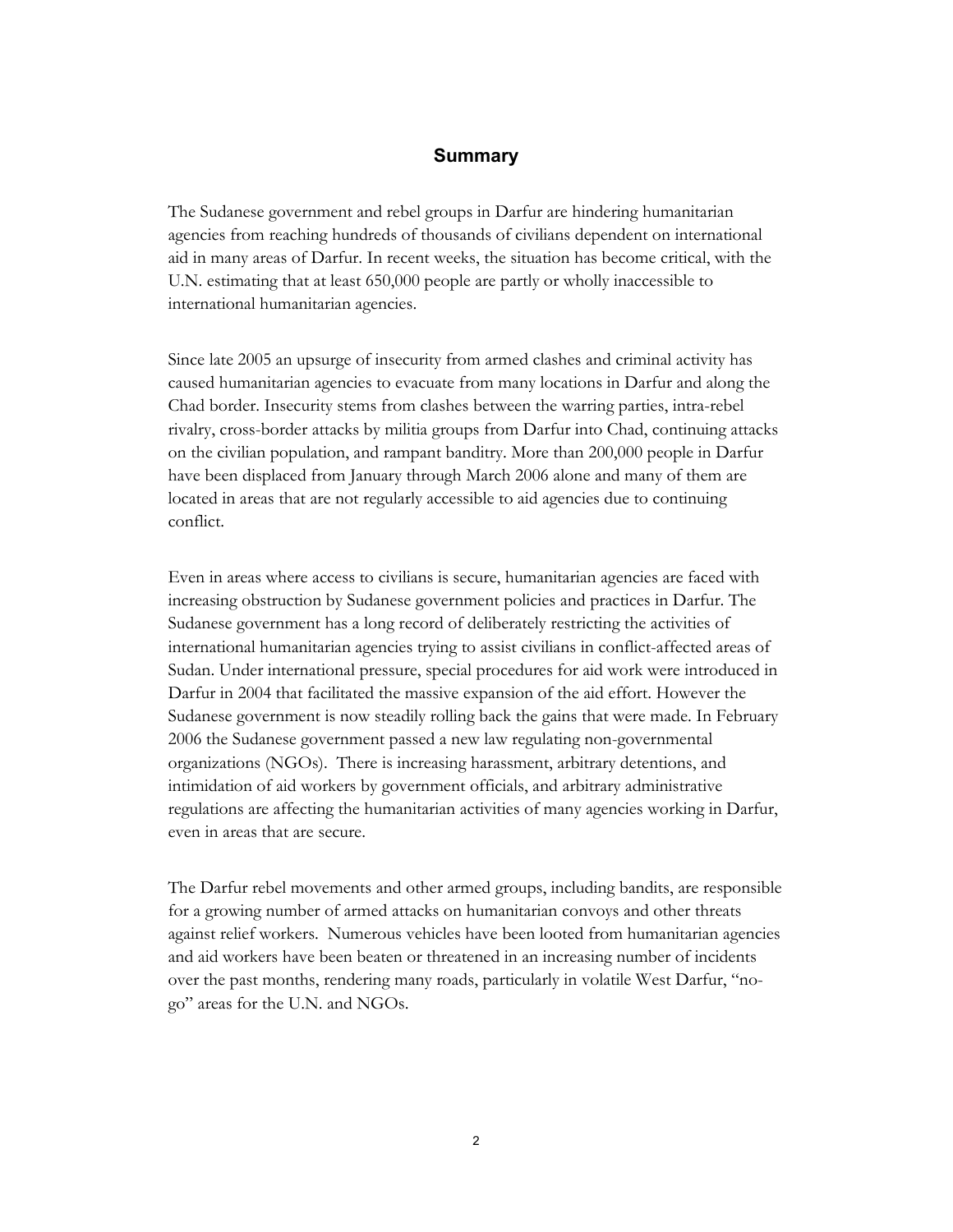Under international humanitarian law (the laws of war), civilians suffering undue hardship have the right to humanitarian relief. Parties to a conflict must allow rapid and unimpeded access of aid from humanitarian agencies to such populations. Attacks on humanitarian workers, infrastructure and objects used in relief operations, including food and medicine, as well as deliberate impediments to relief efforts, are serious violations of international humanitarian law and constitute war crimes. When such obstruction is knowingly part of a widespread and systematic attack on a civilian population, it can amount to crimes against humanity.

Since mid-2004, when the Sudanese government was pressured by the international community into lifting its near total embargo on humanitarian activity in Darfur, there has been a massively expanded relief effort in the region. As of April 2006, 14,000 emergency relief workers are engaged in efforts to save the lives of 3.5 million Darfurians in need of humanitarian assistance. The recent, escalating trends of attacking and obstructing humanitarian agencies threaten to undermine the survival of more than three million people who are dependent on international aid.

Human Rights Watch urges the international community to take immediate steps to protect civilians and ensure humanitarian access to all areas of Darfur. The United Nations Security Council and the African Union (A.U.) must put intense pressure on the government of Sudan to immediately remove all obstacles to humanitarian operations, cease attacks on civilians, and facilitate both the current African Union Mission in Sudan (AMIS) and any future U.N. mission in Darfur. All individuals responsible for attacks on civilians, including on humanitarian convoys, should also be placed under U.N. sanctions.

Donor governments must meet their financial commitments to international humanitarian organizations so that they can serve the needs of vulnerable groups, particularly displaced persons in especially hazardous areas such as Jebel Marra and other parts of West Darfur. Donors must also provide AMIS with the financial and logistical assistance, including military helicopters, needed to protect civilians and secure roads for humanitarian convoys. They must insist on an AMIS transition to a larger, more robust U.N. force at the earliest feasible time, to reverse the tragic decline and save lives in Darfur.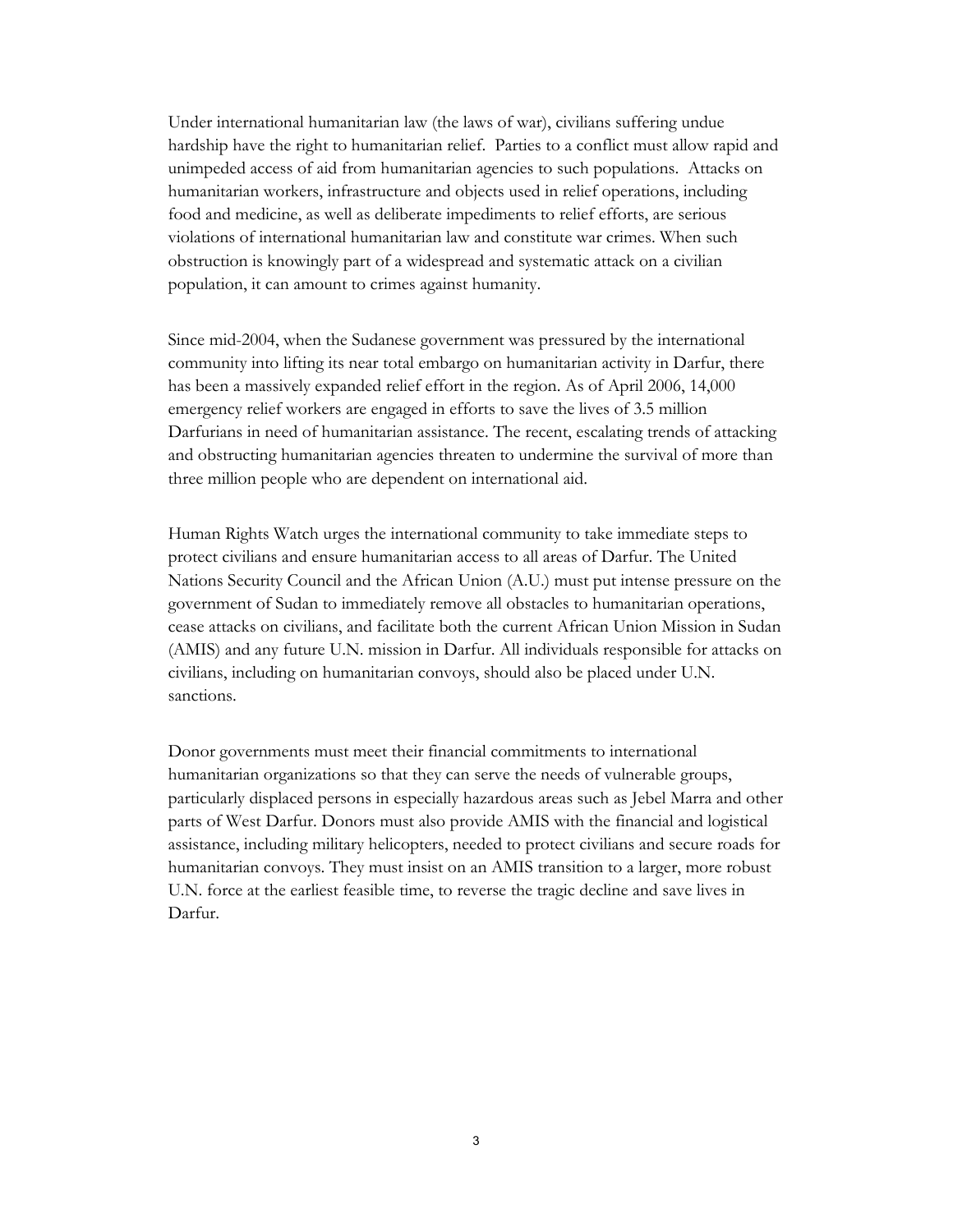# **Recommendations**

### *To the Government of Sudan*

- Facilitate the full, safe, and unimpeded access of humanitarian personnel and the urgent delivery of humanitarian assistance to all populations in need in Darfur, expedite entry visas and travel authorization for all humanitarian aid organizations and workers, and fully cooperate with such organizations;
- Permit U.N. Under-Secretary-General for Humanitarian Affairs and Emergency Relief Coordinator Jan Egeland and other diplomatic and aid officials full access to Khartoum and Darfur;
- Maintain and fully implement the 2004 government moratorium on restrictions on humanitarian work in Darfur and extend it to all of Sudan;
- Remove all regulations on the operations of national and international nongovernmental organizations, including the 2006 NGO law, that place unnecessary obstacles and constraints on humanitarian assistance, and desist from bureaucratic and other obstruction of such operations;
- Remove all obstacles to, and cooperate fully with, the operations of AMIS, and support the urgent transition of AMIS to a U.N. force;
- Cease to provide arms and logistical, financial, and other support to all militia groups in Darfur and disarm them; and
- Take all necessary steps, including by issuing clear public orders to government forces and police, including the Border Intelligence Patrol guards and government-sponsored and supplied paramilitary and militia forces, to immediately cease attacks on civilians, civilian property and humanitarian operations.

## *To the SLA, JEM, and other rebel factions*

- Stop all attacks on humanitarian convoys and humanitarian personnel and cease interfering with the impartial distribution of humanitarian assistance; and
- Remove all obstacles to and cooperate fully with the operations of AMIS.

## *To the United Nations Security Council*

• Demand that the government of Sudan facilitate the full, safe, and unimpeded access of humanitarian personnel and the urgent delivery of humanitarian assistance to all populations in need in Darfur, whether under government or rebel control;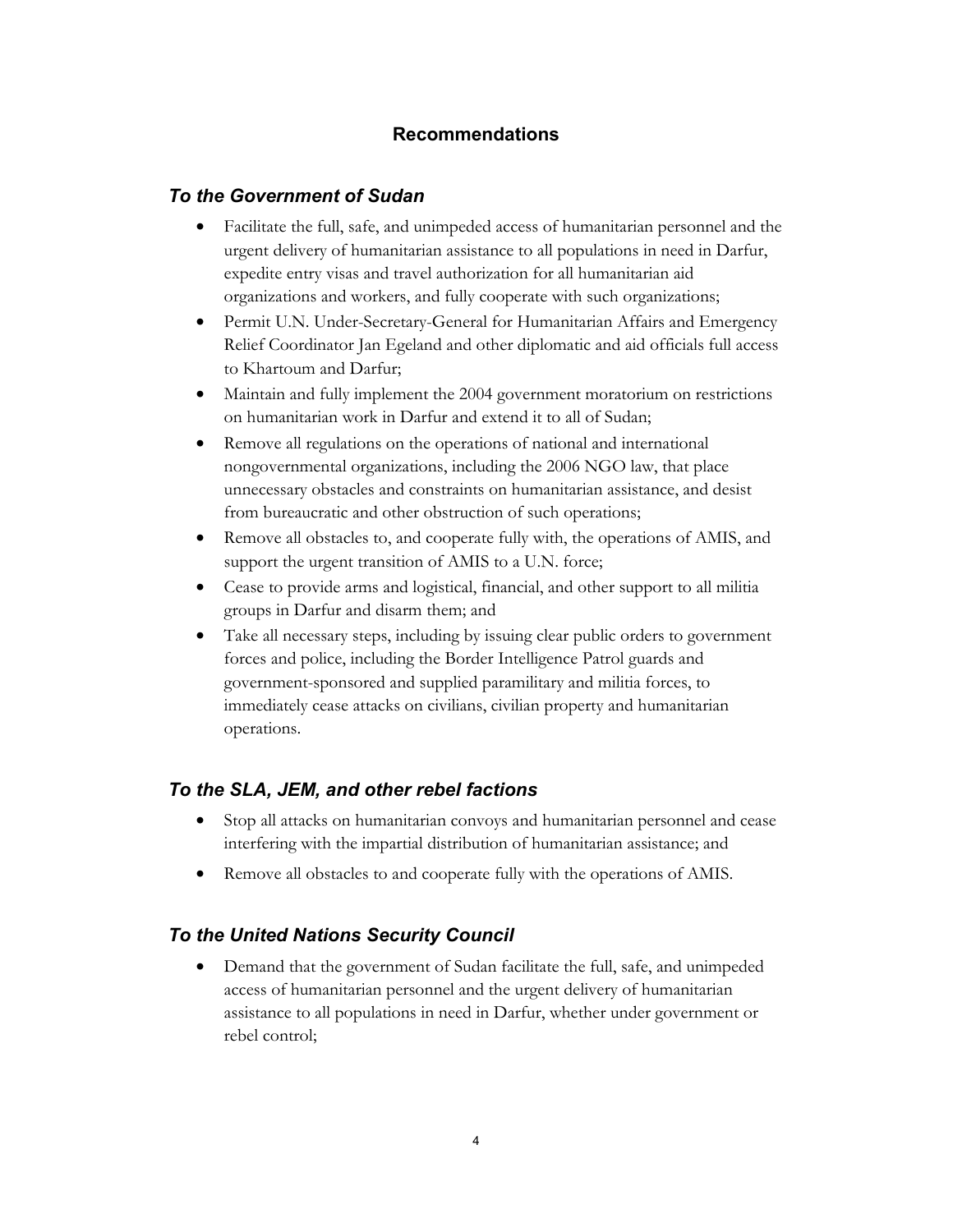- Take all necessary measures to ensure the deployment of a U.N. force in Darfur immediately upon, if not before, the September 30, 2006 expiry of the AMIS mandate;
- In the interim period prior to a transition to a U.N. force, support the African Union's efforts in Darfur to reach full operational capacity and to robustly interpret its mandate to protect civilians and humanitarian operations, and urge member states to provide AMIS with increased support for personnel, equipment, and funding and other resources from national and multinational forces to enable it to effectively protect civilians and humanitarian operations pending transition;
- Extend targeted sanctions to Sudanese government officials, rebels and others identified by the Panel of Experts of the Sanctions Committee of the Security Council; and
- Extend the arms embargo from Darfur to cover all of Sudan.

# *To the Donors*

- Insist that the government of Sudan facilitate the full, safe, and unimpeded access of humanitarian personnel and the urgent delivery of humanitarian assistance to all populations in need in Darfur, whether under government or rebel control;
- Exert maximum political pressure on the government of Sudan to remove all obstacles to, and cooperate fully with, the operations of AMIS and support the urgent transition of AMIS to a U.N. force;
- Provide increased financial and technical resources to AMIS to ensure that it is fully funded and able to robustly protect civilians and humanitarian operations, and monitor an enhanced ceasefire agreement; and
- Ensure that humanitarian agencies operating in Darfur are adequately funded.

# *To the African Union*

- Proactively and aggressively interpret AMIS's mandate to protect civilians and humanitarian operations;
- Work with donors and national and multinational forces urgently to secure logistical and financial resources to support an increased force posture; and
- Deploy in each sector fully equipped quick reaction forces to respond immediately to imminent threats to civilians and humanitarian operations, including along the Chad-Sudan border.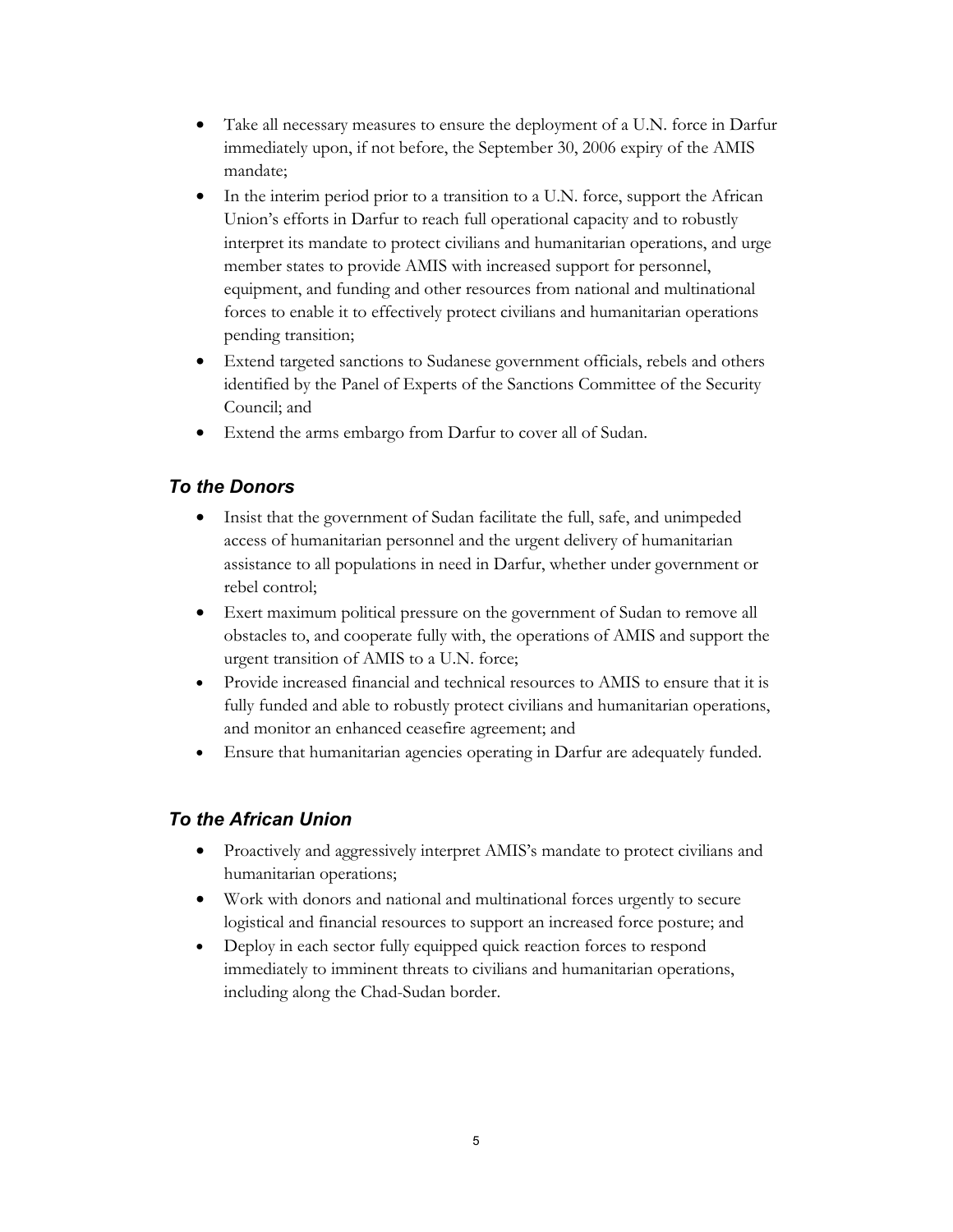#### **Background**

Since the armed conflict in Darfur began in early 2003 more than 200,000 civilians have been killed and almost 2 million people have been displaced; the assets of this population have been looted and the economy destroyed.<sup>1</sup> An untold number of men, women and children have been victims of war crimes, crimes against humanity, and "ethnic cleansing."<sup>2</sup>

Sudan's government blocked almost all international relief work in Darfur while its counter-insurgency campaign of ethnic cleansing was in progress in 2003 and 2004. It finally relented somewhat under heightened international pressure in mid-2004. At the time, 1 million people were already internally displaced in Darfur. By mid-2005 the number of displaced persons had almost doubled.

The 1.7 million displaced persons now in Darfur have been robbed and driven from their homes and farms, and threatened with death by Janjaweed militias if they try to return; an additional 208,000 are refugees in Chad.<sup>3</sup> Also counting those in Darfur who, although not displaced, have been impoverished by the collapse of the rural economy caused by the continuing violence in the countryside, a total of 3.5 million Darfurians more than half of the region's population—were in need of humanitarian assistance as of early 2006.<sup>4</sup>

 $\overline{a}$ 

2 See Human Rights Watch, "Darfur in Flames: Atrocities in Western Sudan," *A Human Rights Watch Report*, vol. 16, no. 5(A), April 2004, [online] http://hrw.org/reports/2004/sudan0404; "Darfur Destroyed: Ethnic Cleansing by Government and Militia Forces in Western Sudan," *A Human Rights Watch Report*, vol. 16, no. 6(A), May 2004, [online] http://hrw.org/reports/2004/sudan0504; "Darfur Documents Confirm Government Policy of Militia Support," *A Human Rights Watch Briefing Paper*, July 19, 2004, [online]

http://hrw.org/english/docs/2004/07/19/darfur9096.htm; "Empty Promises? Continuing Abuses in Darfur, Sudan," *A Human Rights Watch Briefing Paper*, August 11, 2004, [online]

http://hrw.org/backgrounder/africa/sudan/2004; "If We Return We Will Be Killed," *A Human Rights Watch Briefing Paper*, November 15, 2004, [online] http://hrw.org/backgrounder/africa/darfur1104; "Targeting the Fur: Mass Killings in Darfur," *A Human Rights Watch Briefing Paper*, January 24, 2005; "Sexual Violence and its Consequences Among Displaced Persons in Darfur and Chad," *A Human Rights Watch Briefing Paper*, April 12, 2005, [online] http://hrw.org/backgrounder/africa/darfur0505; "Entrenching Impunity: Government Responsibility for International Crimes in Darfur," *A Human Rights Watch Report*, vol. 17, no. 17(A), December 2005, [online] http://hrw.org/reports/2005/darfur1205; "Sudan : Imperatives for Immediate Change," *A Human Rights Watch Report*, January 2006, vol. 18, no. 1(A), [online] http://hrw.org/reports/2006/sudan0106; and "Darfur Bleeds: Recent Cross-Border Violence in Chad," *A Human Rights Watch Briefing Paper*, no. 2, February

http://www.reliefweb.int/library/documents/2006/unmis-sdn-01jan.pdf.

<sup>&</sup>lt;sup>1</sup> There are currently more than 1.7 million internally displaced persons in Darfur. UNHCR, "Protection and Assistance to Refugees and IDPs in Darfur: 2006 Supplementary Appeal," March 2006, [online] http://www.reliefweb.int/library/documents/2006/unhcr-sdn-09mar.pdf.

<sup>2006, [</sup>online] http://www.hrw.org/backgrounder/africa/chad0206/.<br><sup>3</sup> In December 2005 there were 1.8 million internally displaced. The number fluctuated slightly to 1.7 million in early 2006, which relief officials believe may have represented a temporary return by some displaced to villages. The total numbers used were 3.6 million in December 2005 and 3.5 million in 2006. The number of residential (non-displaced) persons in need remained about 1.8 million.<br><sup>4</sup> U.N. OCHA, Darfur Humanitarian Profile No. 22, Situation as of January 1, 2006, [online]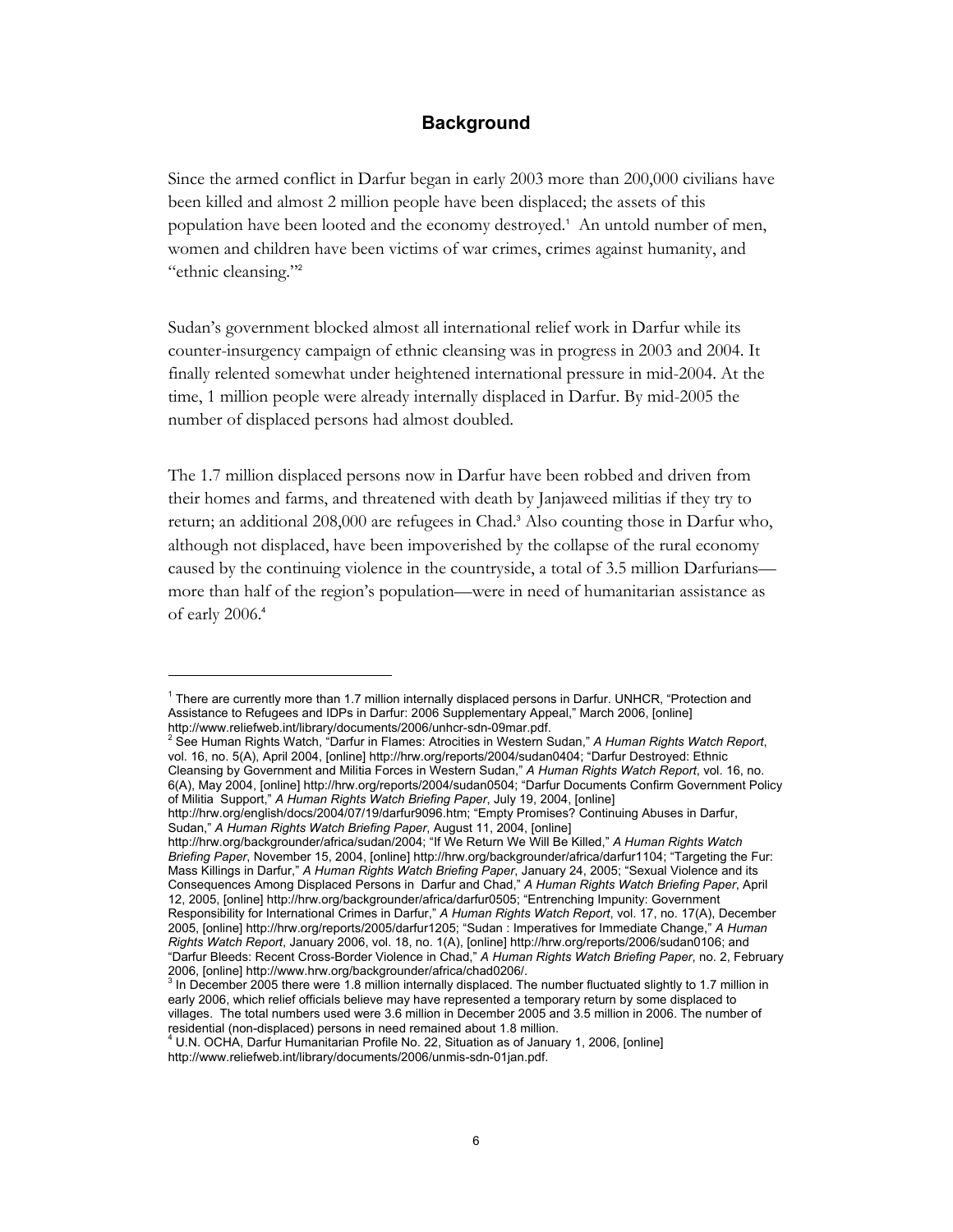Displaced persons (as well as many among the non-displaced in need), have missed the 2004 and 2005 planting seasons, and will miss a third which begins in May 2006. A mere 4 percent of households in Darfur are now able to feed themselves from their own food production.<sup>5</sup> Nomads and their herds have deliberately trampled, eaten, and destroyed crops throughout Darfur, unconstrained by any opposition from the expelled farmers or law enforcement. They have moved herds into particularly desirable and fertile localities in central Darfur. The nomads are suffering as well. Rebel forces mistrustful of these herders, from whom the government has recruited its Janjaweed militias, have blocked livestock migration routes.

The traditional "hunger gap" before the harvest—when stored food is exhausted—starts soon, and the heavy rains that fill the *wadis* (dry river beds) with flash floods should begin in June-July 2006 with the rainy season lasting from July to September. Darfur's roads will become impassible in many locations, at the height of the lean season. Humanitarian aid workers seek to preposition supplies for at-risk populations in advance of the rains, but insecurity and a shortage of donor funding will hinder this life-saving measure this year.

Deteriorating security is the result of several factors. Periodically during the African Union-sponsored Darfur peace talks in Abuja, Nigeria, that started in 2004, both the government and rebels have tried to improve their bargaining positions through military advances on the ground. Sudanese government forces and Janjaweed militias have responded to rebel attacks on government targets with further attacks on and reprisals against civilians. Clashes between rival factions of the Sudan Liberation Army/Movement (SLA/M) have arisen from time to time and rebels have become a regular source of harassment and robbery of relief convoys. These attacks on convoys traveling Darfur's roads have left many areas "no-go" for humanitarian agencies, adding to the climate of insecurity.

Clashes between the warring parties and attacks on villages and towns have occasionally forced relief organizations to withdraw their staff. For instance, in January 2006, insecurity as well as local government regulations limited relief operations outside Fashir, the capital of North Darfur.<sup>6</sup> Insecurity has also had a negative impact on South Darfur,

<sup>5</sup> World Food Programme, "Special Report: FAO/WFP Crop and Food Supply Assessment Mission to Sudan," February 15, 2006, [online] http://www.reliefweb.int/rw/RWB.NSF/db900SID/YAOI-6M35CE?OpenDocument.<br><sup>6</sup> U.N. Joint Logistics Centre Sudan, Bulletin 72, January 2006, [online]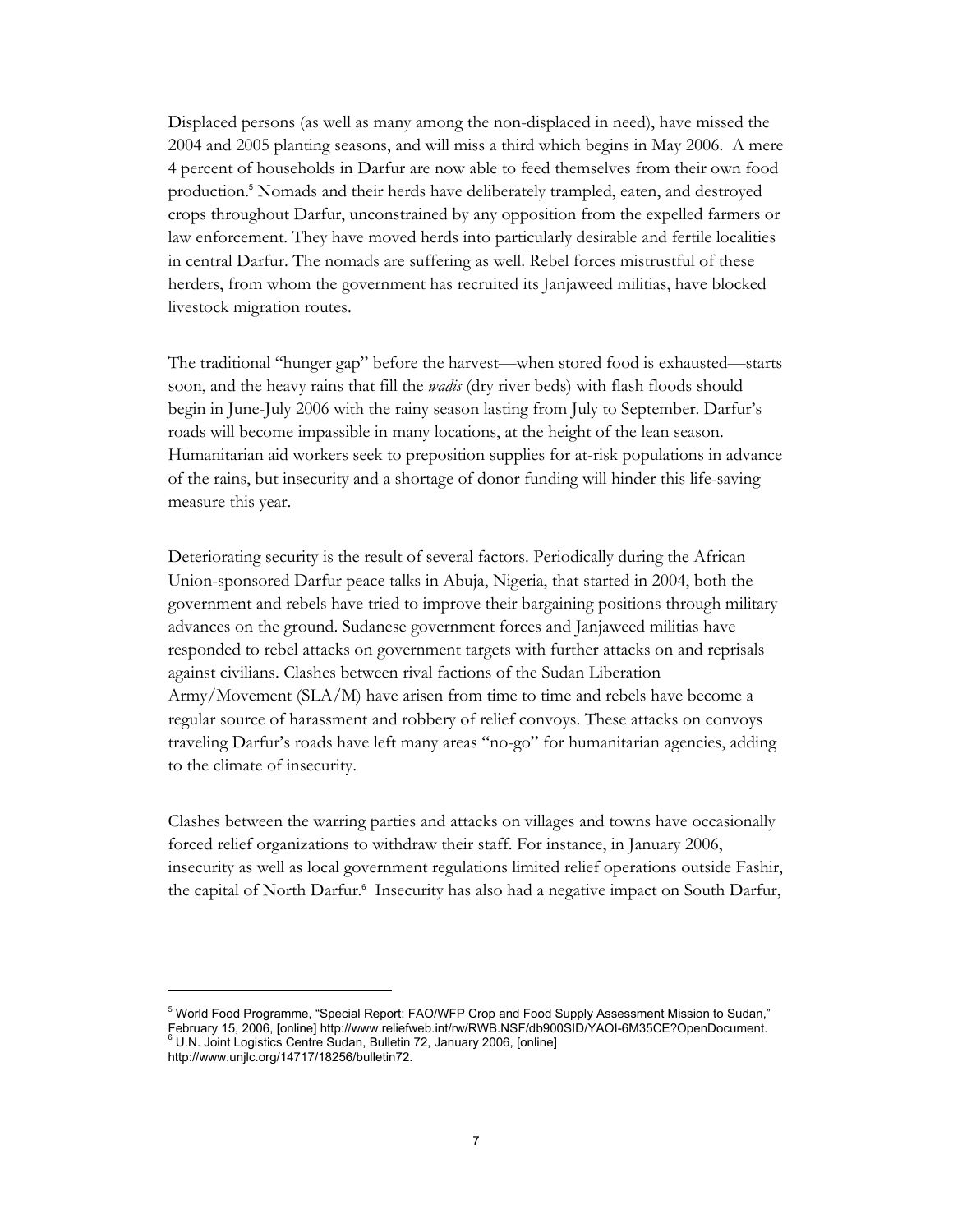where, according to U.N. statistics, less than two-thirds of the conflict-affected population is accessible to relief agencies.<sup>7</sup>

Nowhere is Sudan's humanitarian crisis as acute as in West Darfur, where the U.N. estimates that 716,000 people have been uprooted and taken refuge in internally displaced persons camps over the past two-and-a-half years.<sup>8</sup> Since late 2005, there have been serious armed clashes in all three Darfur states, but some of the most intense fighting has taken place in West Darfur, where the security situation is complicated by the sheer multiplicity of armed groups. Some 60,000 new forced displacements took place in West Darfur in March alone due to sustained violence.<sup>9</sup>

The security situation in West Darfur has been steadily deteriorating for some time. The U.N. World Food Programme (WFP) was forced to resort to costly and inefficient airdrops to remote parts of Jebel Marra as long ago as July 2005.10 As a result of persistent government, bandit, and rebel attacks endangering humanitarian operations, on January 3, 2006, the U.N. imposed a Phase IV Security Level in many areas of West Darfur, north and south of the state capital Geneina: Phase IV is the U.N.'s most stringent security restriction short of total evacuation.<sup>11</sup> All U.N. workers not responsible for urgent, life-saving needs, evacuated; some NGO staff also left. (For successive restrictions on U.N. movements around Geneina in the preceding months, see below.)

The security situation in West Darfur deteriorated to the point that even the International Committee of the Red Cross (ICRC) temporarily suspended some of its activities outside Geneina in February 2006 for lack of sufficient security guarantees for

<sup>&</sup>lt;sup>7</sup> United Nations Security Council, "Monthly Report of the Secretary-General on Darfur," October 14, 2005, [online] http://daccessdds.un.org/doc/UNDOC/GEN/N05/543/85/PDF/N0554385.pdf? OpenElement. The air travel option is limited by the prohibitive costs and decreased cargo capacity. Carlos Veloso, the WFP emergency coordinator for Darfur, said in March 2006 that if food aid could not reach isolated communities by road, it would be dropped by parachute. But one airdrop costs as much as five truckloads of food and it can only deliver grain rations for 200 people per trip. Dan Morrison, "Darfur's turn for the worse," Christian Science Monitor, March 10, 2006, [online] http://www.csmonitor.com/2006/0310/p01s04-woaf.html. Half of Oxfam's Darfur programs must be accessed by air because of security problems. Oxfam press release, Jeremy Hobbs, "In Darfur, time is running out," op ed, March 10, 2006, [online]

http://www.oxfam.org/en/news/pressreleases2006/oped060310\_AMIS.

<sup>8</sup> OCHA, "Sudan Humanitarian Overview," Volume 1, Issue 2, September 15 – October 15, 2005, [online] http://www.reliefweb.int/rw/RWB.NSF/db900SID/KHII-6K297K?OpenDocument.<br><sup>9</sup> Human Rights Watch telephone interview from New York with international humanitarian aid official, March 29,

<sup>2006.</sup> 

<sup>10</sup> United Nations Security Council, "Monthly Report of the Secretary-General on Darfur," August 11, 2005, [online] http://daccessdds.un.org/doc/UNDOC/GEN/N05/459/53/PDF/N0545953.pdf?OpenElement. 11 United Nations Joint Logistics Center, "Bulletin 72 - January 2006," [online]

http://www.unjlc.org/14717/18256/bulletin72.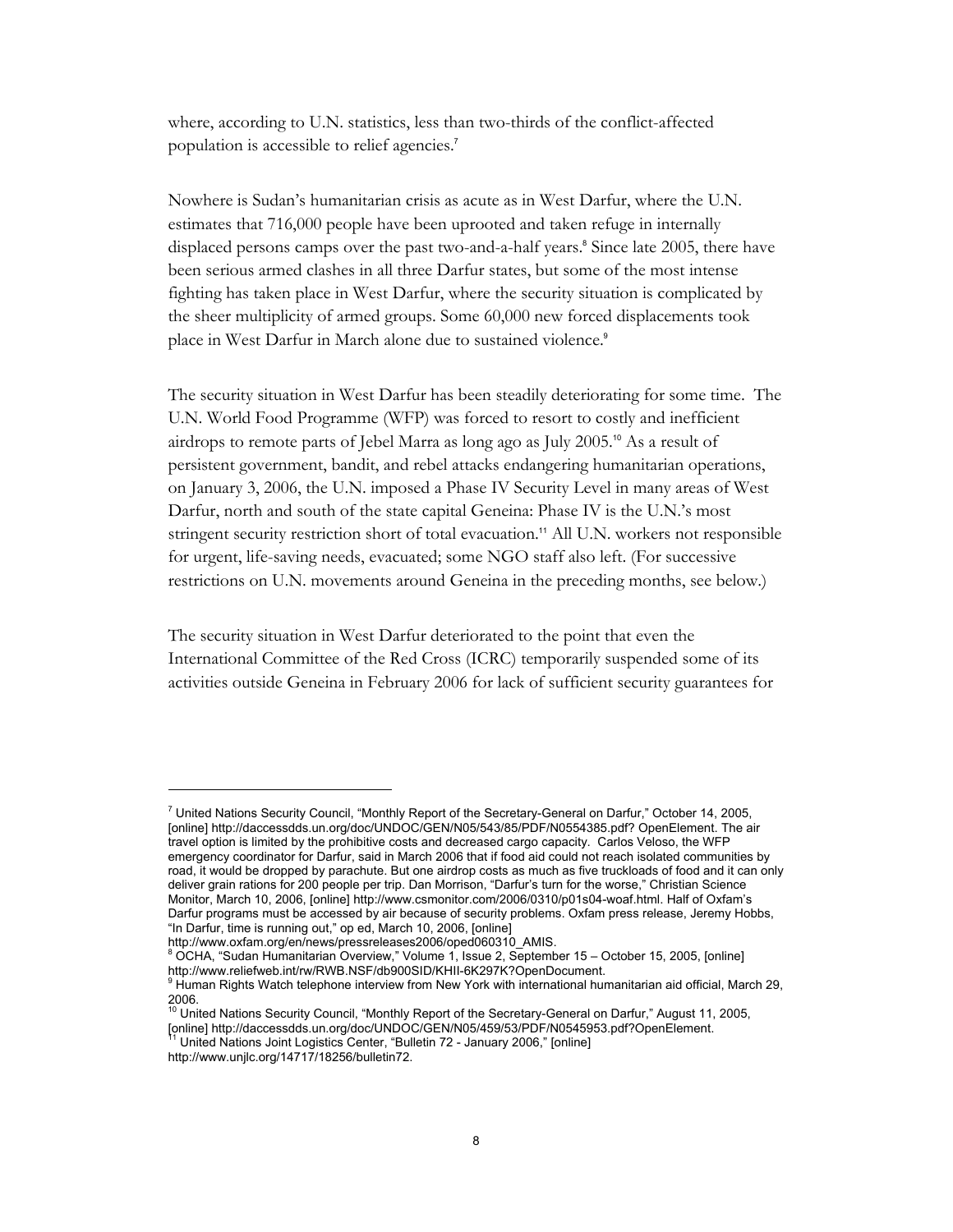its field teams (see also below).12 The ICRC operates pursuant to security agreements it negotiates directly with the parties, and is often able to go where other agencies cannot.

Statistics compiled by U.N. OCHA reflect the precipitous drop in U.N. humanitarian access to the population in need in West Darfur: from 100 percent access in April 2005 to less than 90 percent in August 2005 to less than 50 percent in December 2005.13 By January 2006, fewer than 40 percent of the people in need in West Darfur were within reach of humanitarian aid according to U.N. security standards.<sup>14</sup>

Humanitarian access is extremely difficult in Jebel Marra,<sup>15</sup> the mountainous area in the center of Darfur that was the region's breadbasket before Darfur was turned into a killing field. Jebel Marra is considered an SLA stronghold.<sup>16</sup> It was the historical bastion of the Fur people, with rugged terrain that is easy to defend and hard to capture.<sup>17</sup>

Rebels groups that only operate in West Darfur, particularly the rebel National Movement for Reform and Development (NMRD),<sup>18</sup> have contributed to conflict and insecurity in West Darfur, notably by harassing AMIS forces. The NMRD, led by Col. Djibril Abdul Kareem Badri, is thought to be responsible for several attacks on AMIS forces in the NMRD-held area of Jebel Moon, West Darfur, some of them deadly.19 The Special Representative of the Chairman of the A.U. Commission in Sudan, Ambassador Baba Gana Kingibe, said that a breakaway faction of the JEM working with the NMRD abducted members of the Senegalese contingent of AMIS on October 9, 2005, in Tine, West Darfur. No fatalities were suffered, but AMIS vehicles and equipment were stolen by the attackers. The NMRD claimed responsibility for an attack on an AMIS patrol on

<sup>&</sup>lt;sup>12</sup> ICRC News, "Bulletin No.06/39 – Sudan," February 15, 2006, [online]<br>http://www.icrc.org/web/eng/siteeng0.nsf/htmlall/Sudan-bulletin-150206?OpenDocument&style=custo\_print. <sup>13</sup> U.N. OCHA, "Sudan Humanitarian Overview," Vol. 2, Issue 2, February 1 – March 1, 2006; U.N. OCHA, "Darfur Humanitarian Profile No. 22, Situation as of January 1, 2006," [online]

http://www.reliefweb.int/library/documents/2006/unmis-sdn-01jan.pdf.<br><sup>14</sup> U.N. OCHA, "Darfur Humanitarian Profile No. 22," Khartoum, Sudan, January 1, 2006, [online] http://www.reliefweb.int/rw/RWB.NSF/db900SID/KHII-6MNA4G?OpenDocument.<br><sup>15</sup> Human Rights Watch telephone interview with international humanitarian aid official, March 23, 2006.

<sup>&</sup>lt;sup>16</sup> Disputes over land in Jebel Marra that predate the present conflict engendered local Fur self-defense groups that later formed part of the SLA. Currently, the dominant Sudanese rebel group in eastern Jebel Marra is the Abdul Wahid Mohamed al Nour faction of the SLA; Abdel Wahid is Fur.<br><sup>17</sup> The Jebel Marra region was said array t

The Jebel Marra region was split among the three states of Darfur when these were created in 1996. According to many Fur leaders, this was done in order to divide the Fur population between three different administrative entities and thus weaken the dominance of this numerically strong ethnic group. The Fur ruled the DarFur sultanate for hundreds of years before the British annexed Darfur to its Anglo-Egyptian

Condominium in 1916 to secure its flanks during World War I.<br><sup>18</sup> The NMRD entered into a bilateral ceasefire agreement with the Sudanese government, but announced that since it was not a party to the Abuja peace talks, it would not respect the April 2004 ceasefire agreement. <sup>19</sup> On November 29, 2005, an AMIS patrol was attacked in the Kulbus area of West Darfur and five soldiers

were injured; Colonel. Djibril claimed responsibility. On January 6, 2006, ten AMIS soldiers were wounded and one killed in another attack in West Darfur. An AMIS investigation placed responsibility for that attack on Colonel Djibril and the NMRD.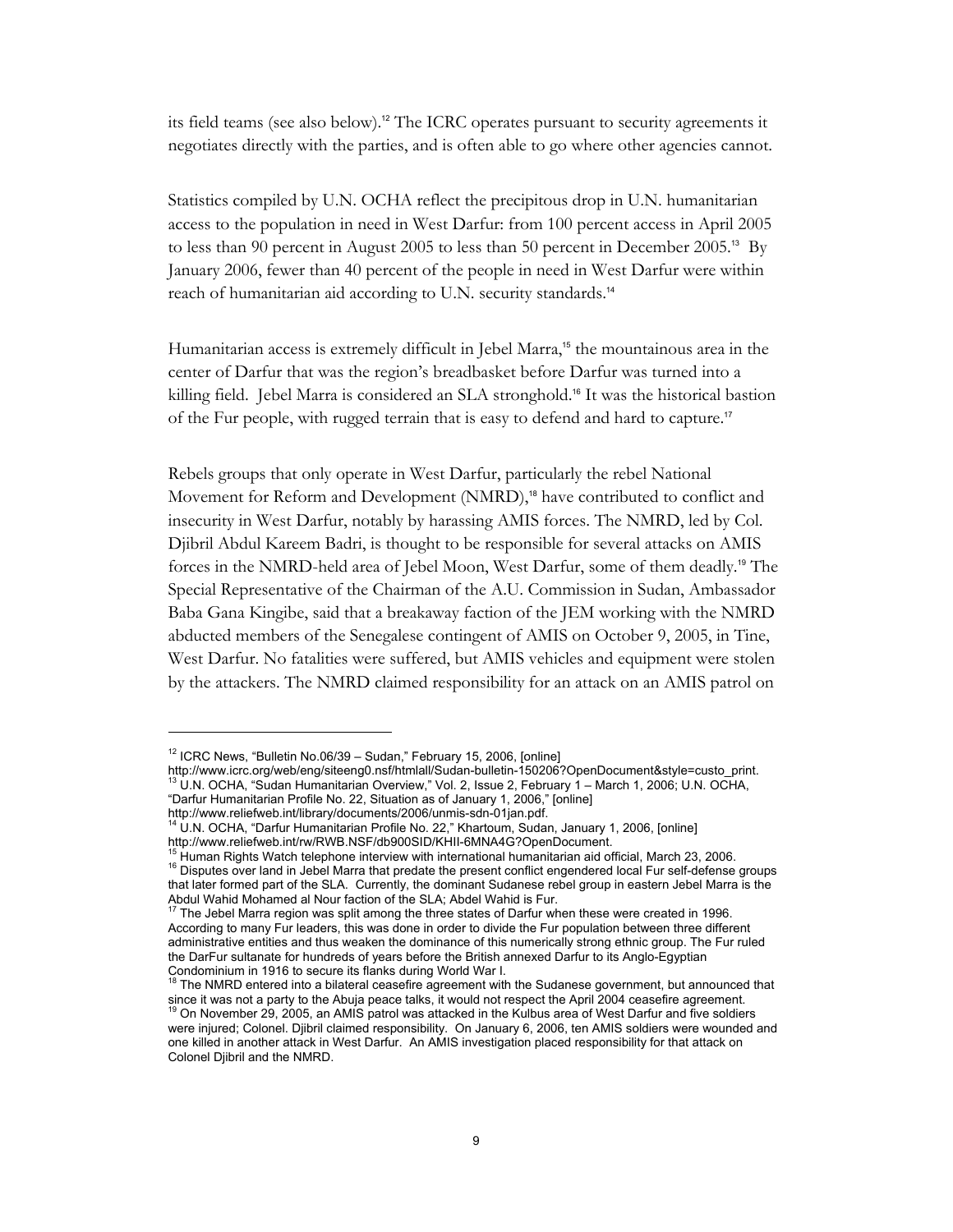November 29 in the Kulbus area of West Darfur, in which five AMIS soldiers were injured.<sup>20</sup>

The NMRD, which is itself a splinter from the Justice and Equality Movement (JEM), is suspected of receiving support from the Chadian government.<sup>21</sup> The Chadian government and the Sudanese government have accused each other of sponsoring antigovernment rebel groups. On April 25, the Security Council, with China, Russia and Qatar abstaining, voted to impose targeted sanctions on Colonel Djibril and three others (an SLA commander, a Janjaweed leader and a former Sudanese government military commander) implicated in violating international law and Security Council resolutions banning arms traffic to Darfur, among other things.<sup>22</sup>

Chadian rebels, also absent from North and South Darfur, are located in many remote bases scattered throughout West Darfur.23 The Chadian rebel presence has generated fighting in West Darfur, further impeding humanitarian access there, and there was a direct violation of existing humanitarian access arrangements when, prior to a November 18, 2005, offensive in West Darfur purportedly against Chadian army deserters,<sup>24</sup> the Sudanese government sealed off the Jebel Moon area on the Chadian border.<sup>25</sup>

Events moved swiftly in the lead-up to an African Union-imposed deadline of April 30 for the conclusion of peace talks in Abuja. On April 13, Chadian rebels attacked the Chadian capital N'Djamena, trying to oust President Idriss Déby before the May 3 elections. On April 14, 2006, President Déby accused the Sudanese government of

<sup>&</sup>lt;sup>20</sup> United Nations, "Monthly Report of the Secretary-General on Darfur," January 30, 2006, [online]

http://daccessdds.un.org/doc/UNDOC/GEN/N06/225/76/PDF/N0622576.pdf?OpenElement.<br><sup>21</sup> U.N. Security Council, "Report of Panel of Experts established pursuant to paragraph 3 of resolution 1591 (2005) concerning the Sudan," January 30, 2006, S/2006/65, [online] at

http://daccessdds.un.org/doc/UNDOC/GEN/N05/632/74/PDF/N0563274.pdf?OpenElement

<sup>&</sup>lt;sup>22 "</sup>Security Council Imposes Travel, Financial Sanctions on 4 Sudanese," SC/8700, April 25, 2006.<br><sup>23</sup> Chad, one of the world's poorest countries, stands to receive billions of dollars in oil money, with the bulk of the income earmarked for social programs pursuant to a World Bank revenue management program. Chad's President Idriss Déby diverted oil revenue intended for the social programs in November, leading the World Bank to freeze certain revenue payments. In November 2005, a rash of high-level defections from Chad's army occurred at the same time that Zaghawa relatives of Déby took up arms as SCUD to demand a share of the oil bonan za. See Human Rights Watch, "Darfur Bleeds."

<sup>&</sup>lt;sup>24</sup> This action purportedly against Chadian army deserters occurred only a matter of weeks before Chad declared a "state of belligerence" with Sudan on December 23, 2005. The history of successive breaches and mends in relations between Chad and Sudan over support for rebels against each other's governments is noted in Human Rights Watch, "Darfur Bleeds." For comment on the mid-April 2006 Sudanese-backed Chadian rebel attempt to seize power in Chad, see "Chad: Rebel Offensive Poses Risk of Ethnic Reprisal," Human Rights Watch press release, April 13, 2006, [online] http://www.hrw.org/english/docs/2006/04/13/chad13172.htm. <sup>25</sup> United Nations Security Council, "Monthly Report of the Secretary-General on Darfur," January 30, 2006, [online] http://daccessdds.un.org/doc/UNDOC/GEN/N06/225/76/PDF/N0622576.pdf?OpenElement.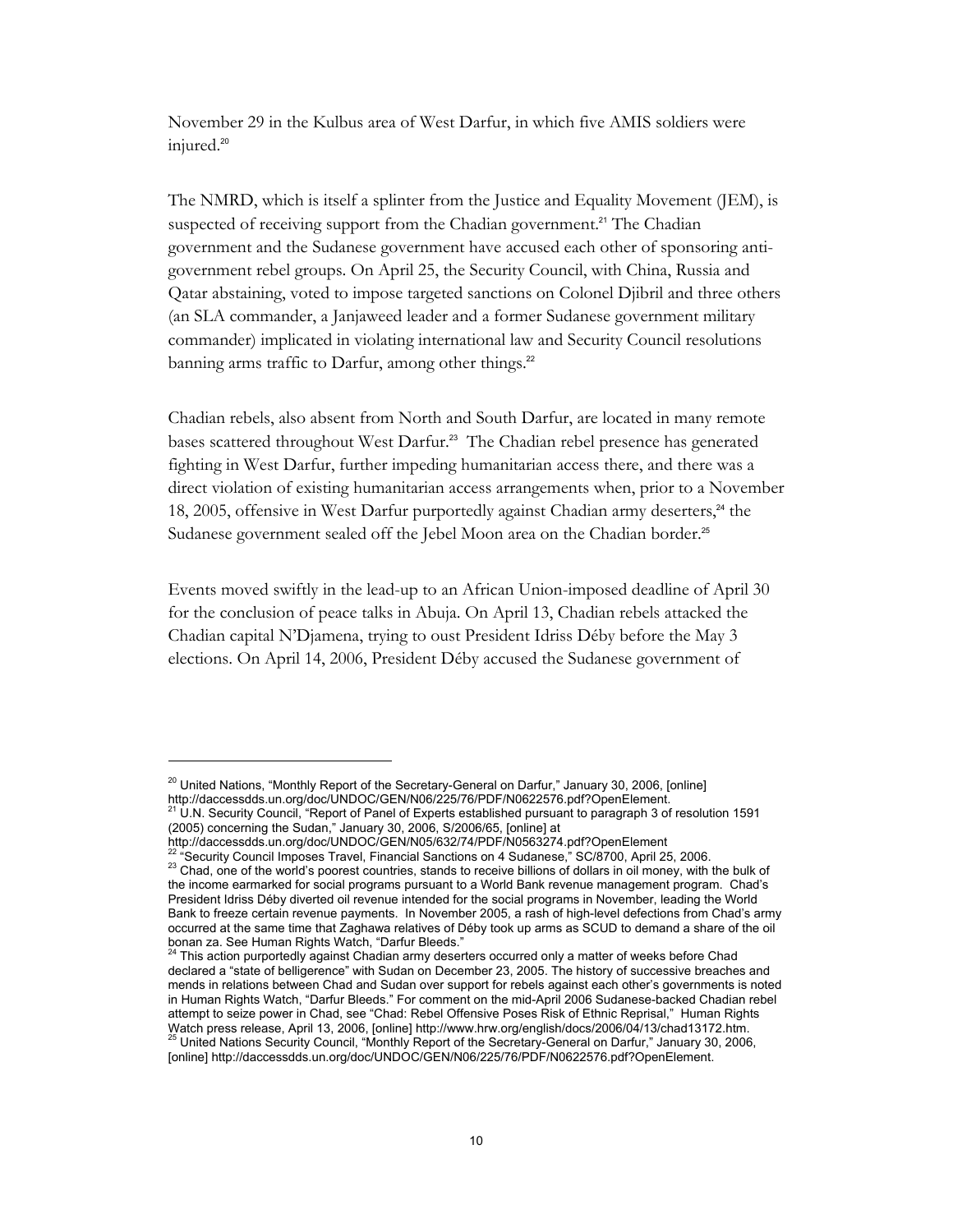supporting the Chadian rebels and broke off relations with Sudan.<sup>26</sup> The African Union is investigating these charges.

On April 23, Osama bin Laden echoed the call by Sudanese President Omar El Bashir for Islamists to go to Darfur to fight against any possible U.N. peacekeeping force, which they termed "foreign invaders" engaged in an anti-Muslim campaign.<sup>27</sup> The Sudanese government rejected bin Laden's support but did not withdraw its call for Islamists to oppose any U.N. military operations in Darfur—which are still under consideration by the U.N. Security Council for deployment, possibly when the African Union forces' mandate lapses on September 30, 2006.

Clashes increased on the ground in Darfur in late April. On April 24, the Sudanese government attacked a rebel-controlled area of South Darfur, utilizing Antonovs, attack helicopters and local militias, all in violation of its own commitments to refrain from using offensive military power.<sup>28</sup> Observers feared the attack might be a prelude to further attacks, including on Greida, an SLA-held town where almost 100,000 displaced civilians from the region had gathered.29 As of May 4, the deadline for negotiations in Abuja had been extended twice as mediators struggled to reconcile the demands of the warring parties.

# **Humanitarian Access in the Context of Increasing Fighting and Insecurity**

The massive relief operation underway in Darfur—amidst ethnic cleansing and crimes against humanity—far surpasses the humanitarian effort launched during the 1980s drought<sup>30</sup> and is the largest operation for several of the leading international humanitarian agencies.<sup>31</sup> There are now thirteen United Nations agencies and eighty-four

<sup>&</sup>lt;sup>26</sup> "Chad breaks off diplomatic ties with Sudan," Associated Press, April 14, 2006 at http://www.sudantribune.com/article.php3?id\_article=15053.

<sup>27</sup>Alastair Lyon, "Analysis: Bin Laden call for Darfur jihad clouds UN mission," Reuters, April 24, 2006, at http://www.alertnet.org/thenews/newsdesk/L2424302.htm. See also Sudan Tribune, "Darfur will be foreign troops' graveyard - Bashir," February 26, 2006, [online]

http://www.sudantribune.com/article.php3?id\_article=14272.<br><sup>28</sup> "Coversport Cff.

<sup>28 &</sup>quot;Government Offensive Threatens Darfur Civilians," Human Rights Watch press release, April 27, 2006, [online] http://www.hrw.org/english/docs/2006/04/26/sudan13276.htm.<br><sup>29</sup> "Government offensive raises fears of attack on Gereida," IRIN, May 2, 2006 at

http://www.reliefweb.int/rw/RWB.NSF/db900SID/RURI-6PEL2S?OpenDocument&rc=1&emid=ACOS-635PJQ.<br><sup>30</sup> Alex de Waal, "Famine That Kills: Darfur, Sudan," (Oxford University Press: Oxford, 2005).<br><sup>31</sup> Sudan is ICRC's largest prog

budget and human resources. See "Overview of the ICRC's operations in 2006," ICRC, December 9, 2005, at http://www.icrc.org/Web/eng/siteeng0.nsf/htmlall/appeals-overview-

<sup>091205/\$</sup>File/icrc\_overview\_appeal\_2006.pdf Sudan was also the largest country operation for Médecins sans Frontières in 2005. See the MSF activity report [online]

http://www.doctorswithoutborders.org/publications/ar/i2005/factsandfigures2005.pdf.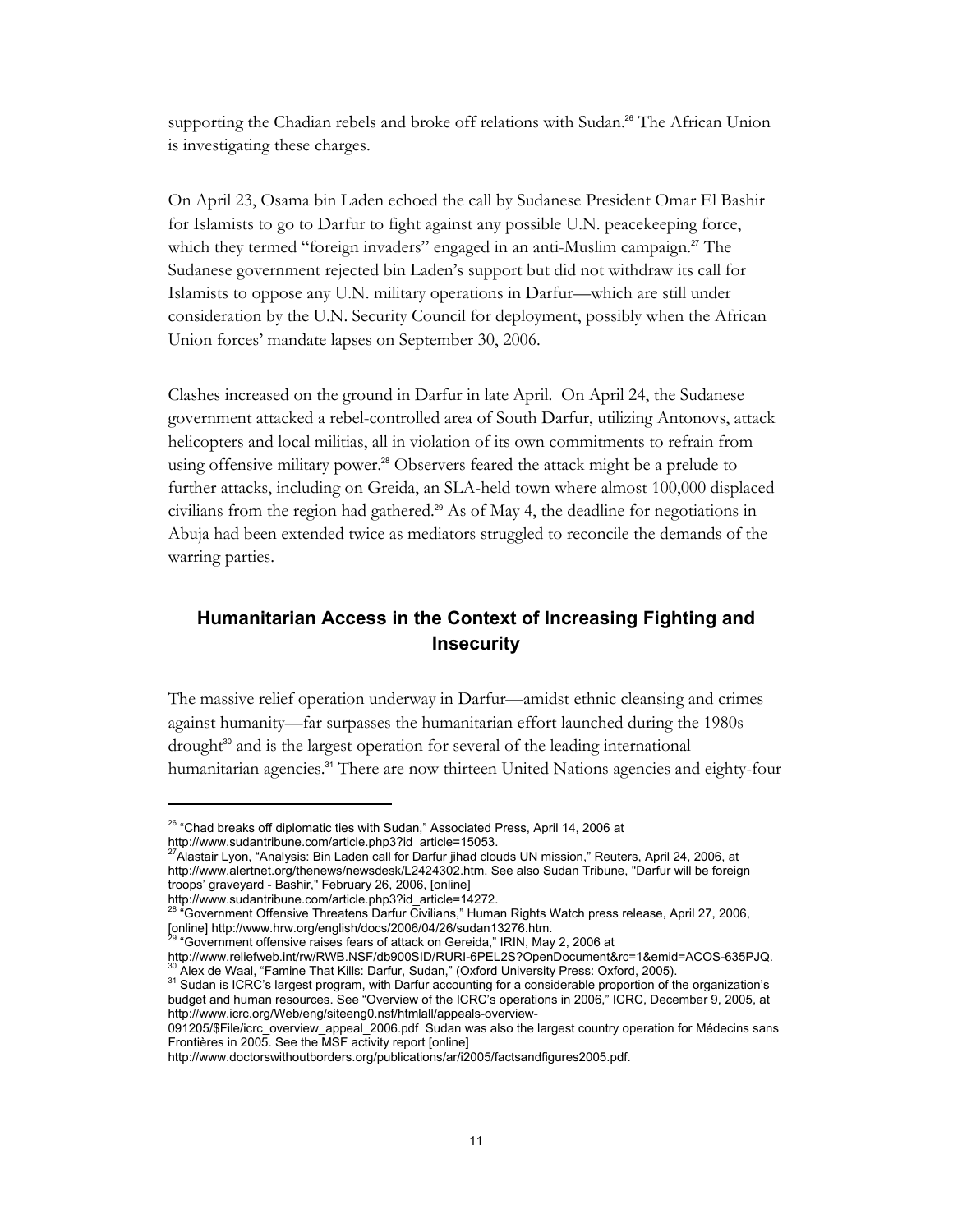nongovernmental organizations in Darfur, in total deploying 14,000 relief workers, most of them Sudanese nationals. The humanitarian operation succeeded in preventing massive deaths in 2005, and in bringing about a dramatic improvement in acute malnutrition rates among children in Darfur.<sup>32</sup>

Village by village, district by district, however, civilians in Darfur have been isolated by the persistent increase in fighting and criminal violence since late 2005. A significant portion of Darfur's population lives in scattered no-man's lands, run by the rule of the gun.

The case of Golo/Rokero described below is one of many areas in dire need as humanitarian agencies have been unable to obtain sustained access because of security concerns. There are many others: another example is in Aro Sharow, where Arab militias attacked a displaced persons camp and the villages of Gosmino and Ardja in the Kulbus area of West Darfur (northwest of Jebel Marra) on September 28, 2005, reportedly leaving thirty-four civilians dead and ten wounded, and forcing more than 4,000 villagers to flee.<sup>33</sup> At this writing, approximately eight months on, the displaced in that area have received no food distribution since the attack, and water supplies are limited. The government made only a feeble gesture at investigating the attack—one visit in eight months.<sup>34</sup>

North-eastern Jebel Marra, particularly the rural council districts of Golo and Rokero in West Darfur, witnessed heavy fighting in December 2005 and January 2006, and then throughout March. Security conditions are now so poor that no humanitarian organization has been able to establish a regular presence in those two areas since mid-January.<sup>35</sup> According to a humanitarian worker, food aid has not reached approximately 63,000 displaced persons in the Golo area since the January fighting.<sup>36</sup>

Since December 2005 there have been serious clashes in eastern Jebel Marra between the government forces at the Rokero base in this district together with their Janjaweed allies, and the SLA rebels who claim to control the area. The fighting has ranged over an extended area and many villages have been burned; thousands have been freshly displaced. On December 24, 2006, an SLA ambush of a government convoy near

<sup>&</sup>lt;sup>32</sup> World Food Programme, "Special Report: FAO/WFP Crop and Food Supply Assessment Mission to Sudan," February 15, 2006, [online] http://www.reliefweb.int/rw/RWB.NSF/db900SID/YAOI-6M35CE?OpenDocument.<br><sup>33</sup> See "Sudan: U.N. expresses concern over attack on Darfur IDP camp, IRIN, September 30, 2005, [online] http://www.irinnews.org/report.asp?ReportID=49302.<br><sup>34</sup> Confidential communication, Human Rights Watch, March 24, 2006.

<sup>&</sup>lt;sup>35</sup> Human Rights Watch telephone interview with international humanitarian aid official, March 23, 2006.<br><sup>36</sup> Ibid.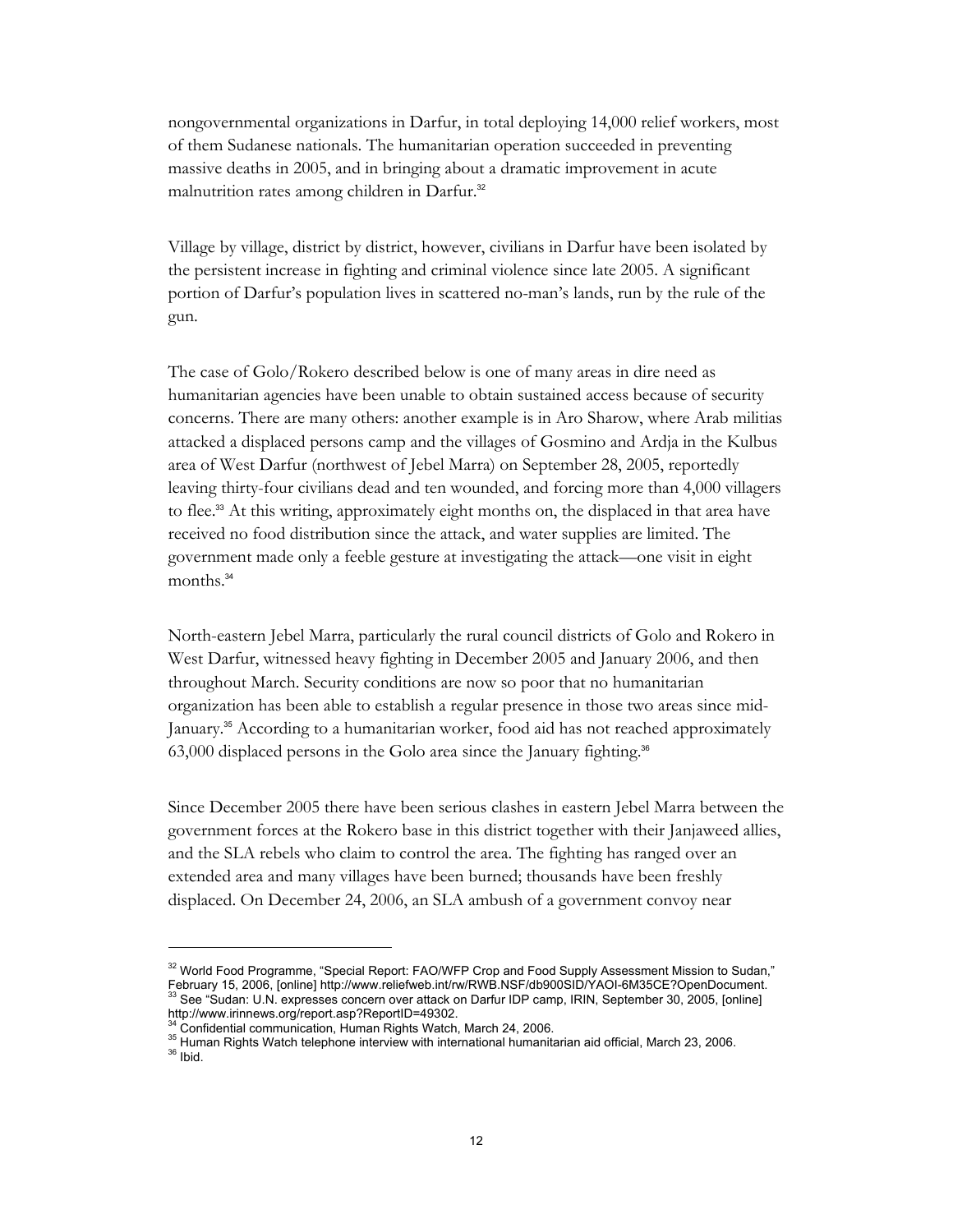Rokero left at least fifteen people dead, including eight government soldiers and some civilians. In retaliation, government-backed militia apparently attacked several villages in the area over the next few days and burned the market in Rokero, displacing thousands of civilians.37 On January 23, 2006, a force of 160 SLA rebels attacked government positions in Golo, killing twenty police officers and wounding sixteen others.<sup>38</sup> The Sudanese government responded to the attack by sending in reinforcements, including Janjaweed militia from Kebkabiya and Guildo. The fighting continued for several days.

A U.N. helicopter evacuating sixteen humanitarian staff from three organizations working in Golo under the protection of AMIS came under fire on January 25.<sup>39</sup> The helicopter crashed in the nearby town of Daya, possibly due to mechanical failure, killing one passenger, a Sudanese national working as a nutritionist.<sup>40</sup>

The violence escalated again in March and has spread to dozens of villages in eastern Jebel Marra, displacing tens of thousands of people, many of them already previously displaced. According to an eyewitness, hundreds of government soldiers and allied Arab militias raided and attacked a total of seventy villages in eastern Jebel Marra in mid-March 2006, hitting Tibon and nearby Daya in the heart of SLA territory on March 16.<sup>41</sup>

As a result of the continuing attacks, no humanitarian organization has been able to maintain a regular presence in Jebel Marra.<sup>42</sup> While at least three organizations have visited either Golo town or rural areas in eastern Jebel Marra since January, the visits were only to conduct assessments, and little or no aid was dispensed to civilians. According to one account, both Golo and Rokero are effectively surrounded by SLA positions and checkpoints, and roadblocks have effectively closed off vehicle access to the area; the same report confirmed the presence of large numbers of displaced persons in need of assistance.<sup>43</sup>

-

<sup>41</sup> Confidential communication, Human Rights Watch, March 20, 2006.<br><sup>42</sup> UNHCR, "Sudan Operations: Sudan/Chad Situation Update 52," March 23, 2006, [online] http://www.reliefweb.int/rw/RWB.NSF/db900SID/LTIO-6NAMZR?OpenDocument.<br><sup>43</sup> UNHCR, "Sudan Operations: Sudan/Chad Situation Update 50," March 9, 2006, [online]

 $37$  Confidential communications to Human Rights Watch, January 6 and January 30,2006.<br> $38$  The same day SLA fighters also ambushed a convoy of eighty commercial trucks escorted by police from Fashir to Kebkabiya, North Darfur, located northwest of Golo. United Nations Security Council, "Monthly Report of the Secretary-General on Darfur," March 9, 2006, [online]

http://daccessdds.un.org/doc/UNDOC/GEN/N06/262/59/PDF/N0626259.pdf?OpenElement.<br><sup>39</sup> For one relief agency, it was the third time it had been evacuated in eighteen months of working in Golo.

Human Rights Watch telephone interview, March 23, 2006.

<sup>&</sup>lt;sup>40</sup> United Nations Security Council, "Monthly Report of the Secretary-General on Darfur," March 9, 2006, [online] http://daccessdds.un.org/doc/UNDOC/GEN/N06/262/59/PDF/N0626259.pdf?OpenElement.

http://www.reliefweb.int/rw/RWB.NSF/db900SID/HMYT-6MVMR7?OpenDocument.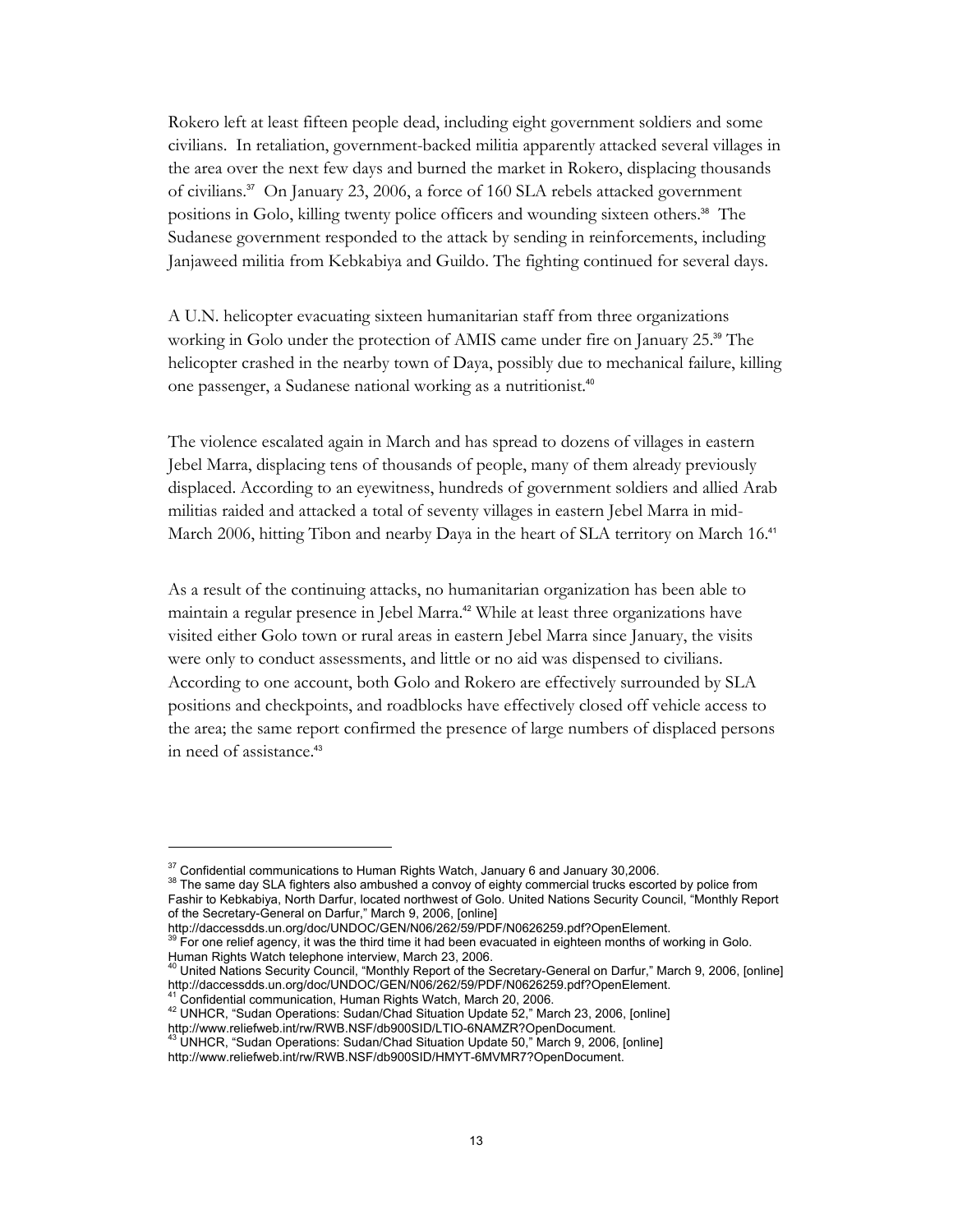In April, the ICRC managed to assess parts of the Jebel Marra region, but noted that most of the north and central region remained inaccessible and that people living in the southwest had not received any assistance for months.<sup>44</sup> The onset of the rains will likely make it even more difficult for aid agencies to locate and assist communities who have fled even further into the mountains.

Insecurity on major roads has been a chronic problem in Darfur, but since September 2005 banditry on the roads has made humanitarian work exponentially more difficult, with armed hijackings of commercial and humanitarian trucks rendering the movement of supplies increasingly erratic and sometimes impossible.45 Standard procedure for vehicle travel in conflict zones involves arranging security guarantees with armed groups in contested areas—these, in theory, ensure safe passage for non-combatants—but in the words of one relief worker in West Darfur, "You can get a green light from the parties, but there are no interlocutors with the bandits."<sup>46</sup>

Banditry and hijackings along the main roads leading from Geneina to the rest of West Darfur reached such dire levels in September<sup>47</sup> that all roads leading south, west and east of the town were declared off-limits to U.N. staff.<sup>48</sup> The next month, all roads leading out of Geneina were declared open to U.N. staff, but only with an armed escort.<sup>49</sup> The consequent limited freedom of movement for this staff affected the delivery of assistance, and U.N. helicopters were brought to Geneina to transport personnel and deliver humanitarian assistance.

Although the ICRC is usually able to arrange security guarantees from all relevant parties, one of its field teams was attacked and robbed of cash and valuables by bandits south of Geneina in October.<sup>50</sup> On November 1, an ICRC field-assessment team in two

<sup>&</sup>lt;sup>44</sup> "Clashes displace tens of thousands in Darfur's Jebel Marra," IRIN, April 19, 2006, [online]

http://www.sudantribune.com/article.php3?id\_article=15147.<br><sup>45</sup> Human Rights Watch telephone interview from New York with international humanitarian aid official, March 29, 2006.

<sup>46</sup> Human Rights Watch telephone interview from New York with international humanitarian aid official, March 23, 2006.<br><sup>47</sup> On September 1, 2005, seven international humanitarian vehicles traveling in a convoy from Beida to

Geneina via Kango Haraza and Masteri in West Darfur were attacked by some twenty men in uniform who were described as "bandits" and "suspected of being affiliated with unidentified warring parties." The attackers looted the vehicles, ordered the humanitarian staff to lie down on the ground, beat them with sticks and rifle butts and threatened that they would be killed if they were to travel that road again. Seventeen people were injured in the incident. Refugees International, "No Power to Protect: The African Union Mission in Sudan," November<br>9, 2005, [online] http://www.refugeesinternational.org/section/publications/au\_darfur/.<br><sup>47</sup> United National Security Co

<sup>9, 2005, [</sup>online] http://www.refugeesinternational.org/section/publications/au\_darfur/. 47 United Nations Security Council, "Monthly Report of the Secretary-General on Darfur," January 30, 2006, [online] http://daccessdds.un.org/doc/UNDOC/GEN/N06/225/76/PDF/N0622576.pdf?OpenElement.<br><sup>49</sup> OCHA, "UN Office of Humanitarian Affairs update," October 12, 2005.<br><sup>50</sup> ICRC News, "Sudan Bulletin No. 35," October 27, 2005, [

http://www.icrc.org/Web/Eng/siteeng0.nsf/html/sudan-news-271005.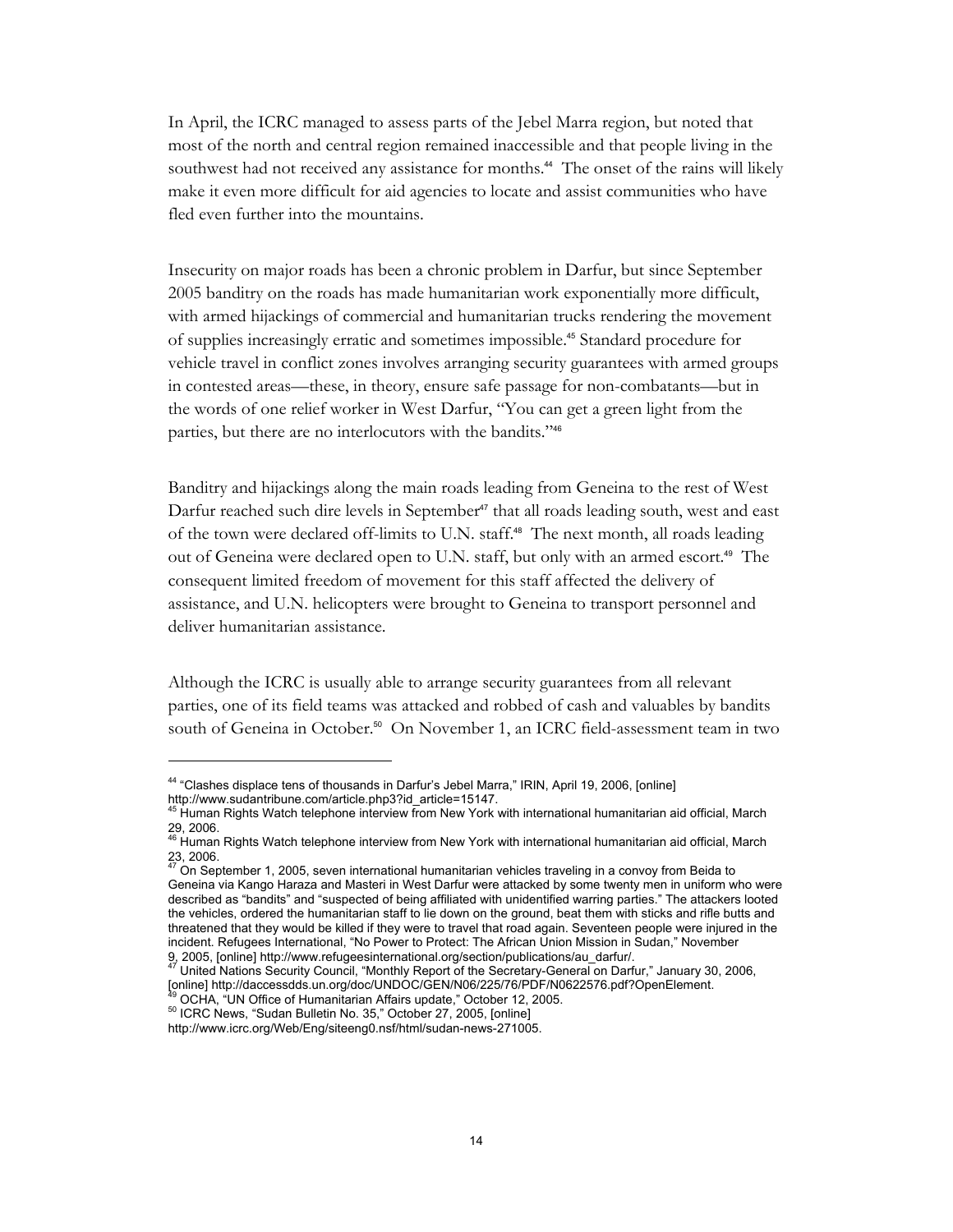vehicles on its way to provide (among other things) post-operative care to war-wounded civilians was ambushed while traveling to the north of Seleah in West Darfur. Its vehicles were stolen and its staffers were robbed and left stranded on the roadside.<sup>51</sup> The ICRC temporarily suspended its activities in Seleah and continues to limit its movements in certain areas.

#### **Sudanese Government Obstruction of Humanitarian Access**

At the heart of the Sudanese government's counterinsurgency strategy against rebels in Darfur has been a policy of crimes against humanity and ethnic cleansing against Darfur's civilian population whom Khartoum considers "the enemy" because they are of the same ethnicity as the rebels. This strategy has included "scorched earth" tactics and a multitude of official restrictions, harassment and intimidation against international relief agencies and their staffers seeking to bring humanitarian aid to those put at risk. By doing so, the Sudanese government has both instigated the humanitarian crisis in Darfur and prevented its resolution.

Khartoum has long been hostile to the presence of international relief agencies in Sudan. Its crackdowns and bureaucratic campaign of attrition are a continuing problem for the independent humanitarian aid agencies operating in Sudan, both international and Sudanese.<sup>52</sup>

Aid workers trying to provide assistance in southern Sudan are familiar with a wide range of Sudanese government strategies to delay, limit, and deny access by humanitarian agencies to civilians in need of assistance during the civil war in the south. Flight bans, denials or massive delays in the processing of travel permits, limitations on the numbers of staff and unnecessarily bureaucratic or arbitrary procedures for importing and transporting relief materials have all been "classic" Sudanese government tactics to restrict aid to civilian populations. Over the past sixteen years, these policies have contributed to the deaths of tens of thousands of people from famine and diseases.<sup>53</sup>

Under heavy international pressure and media attention, in mid-2004 the Sudanese government established a new administrative system for Darfur, a system designed to

<sup>51</sup> ICRC News, "Sudan Bulletin No. 36," November 16, 2005, [online]

http://www.icrc.org/Web/Eng/siteeng0.nsf/html/sudan-news-161105.<br><sup>52</sup> Since the 1989 coup, the Sudanese government has imposed massive bureaucratic obstacles on independent organizations while supporting programs of Islamic organizations. 53 Human Rights Watch, *Famine in Sudan, 1998: The Human Rights Causes*, (New York: Human Rights

Watch: February 1999).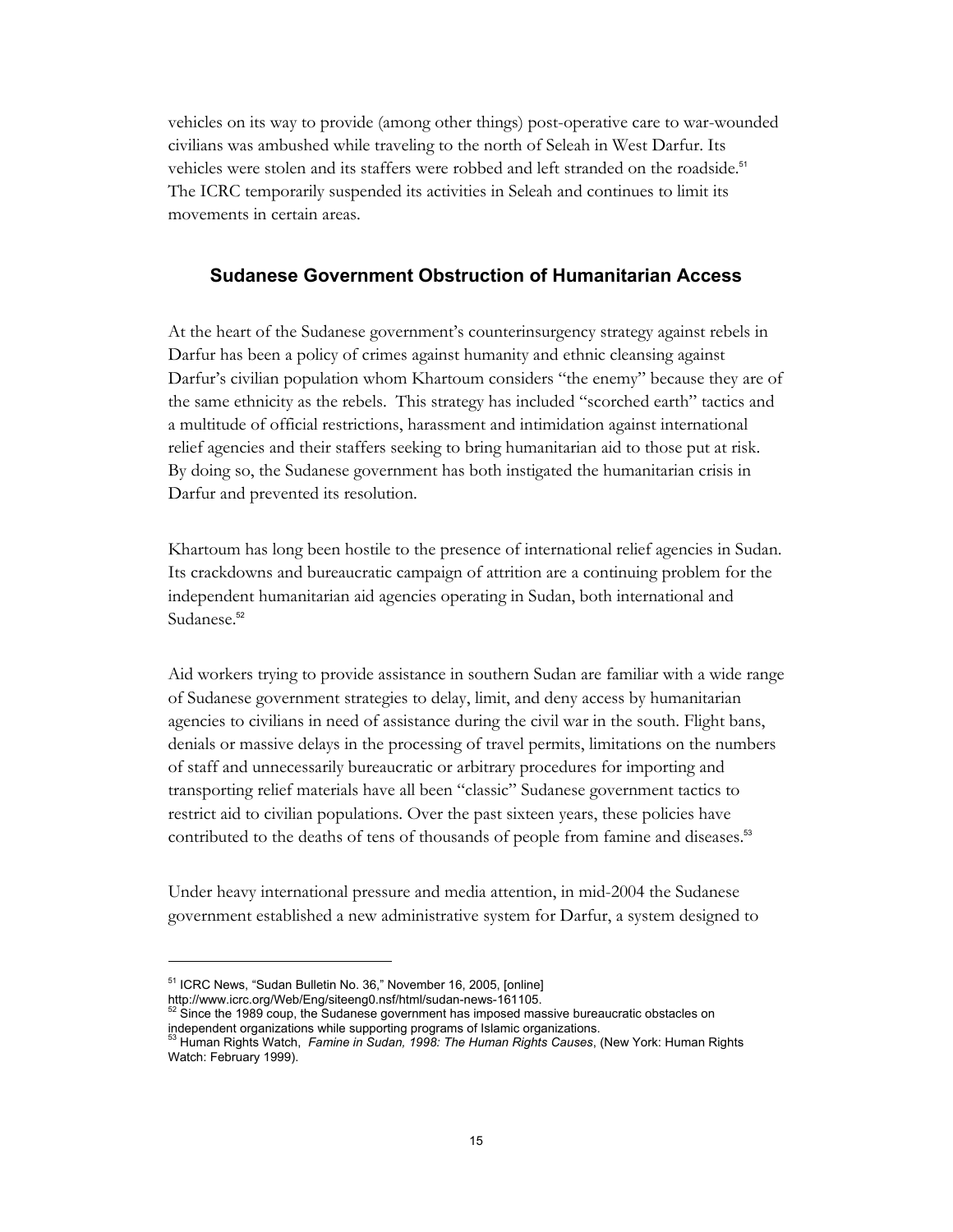expedite the visa and travel permit process through a moratorium on the usual administrative procedures.<sup>54</sup> This system included a pledge to permit "freedom of movement for aid workers throughout Darfur."55 To a large extent, this new process heavily contributed to the massive increase in humanitarian personnel and programs in Darfur in 2004 and 2005.

Since early 2005, however, the improvements were balanced by a new policy of increased harassment and intimidation of aid workers in Darfur. In addition, since early 2006, the Sudanese government has reverted to many of its usual practices of administrative delay and harassment, despite its own pledge to extend the moratorium, not just in Darfur but throughout Sudan.

#### *Government Intimidation of Aid Workers*

Since the massive relief effort began in Darfur in 2004, the government has tried to intimidate aid workers and organizations with threats and arrests of national and international staff. In a practice that has euphemistically been referred to as "administrative harassment," international and Sudanese staff working for NGOs have been detained by Sudanese security officials, often on specious grounds.

Many of the incidents appear to be targeted at organizations that provide services to, or publicly advocate on behalf of, civilians displaced by the conflict and by the ethnic cleansing that has taken place. It is difficult to ascertain the precise number of incidents; many organizations fear that if they speak publicly about the incidents they will jeopardize their operational access to the populations in need. Several dozen aid workers at a minimum have been directly affected by the government's harassment, but the practice has had a broader impact on all of those involved in relief operations in Darfur.

<sup>&</sup>lt;sup>54</sup> The moratorium was included in the Joint Communiqué between the Sudanese government and the United Nations, signed on July 3, 2004.

 $55$  The text of the Joint Communiqué states that the Sudanese government commits to:

Implement a 'moratorium on restrictions' for all humanitarian work in Darfur, and remove any other obstacles to humanitarian work, including:

<sup>•</sup> Suspension of visa restrictions for all humanitarian workers and permitting freedom of movement for aid workers throughout Darfur;

<sup>•</sup> Permitting immediate temporary NGO registration through a simple notification process that OCHA will offer to manage on behalf of NGOs; permanent registration shall be processed within 90 days; and

<sup>•</sup> Suspension of all restrictions for the importation and use of all humanitarian assistance materials, transport vehicles, aircraft and communication equipment.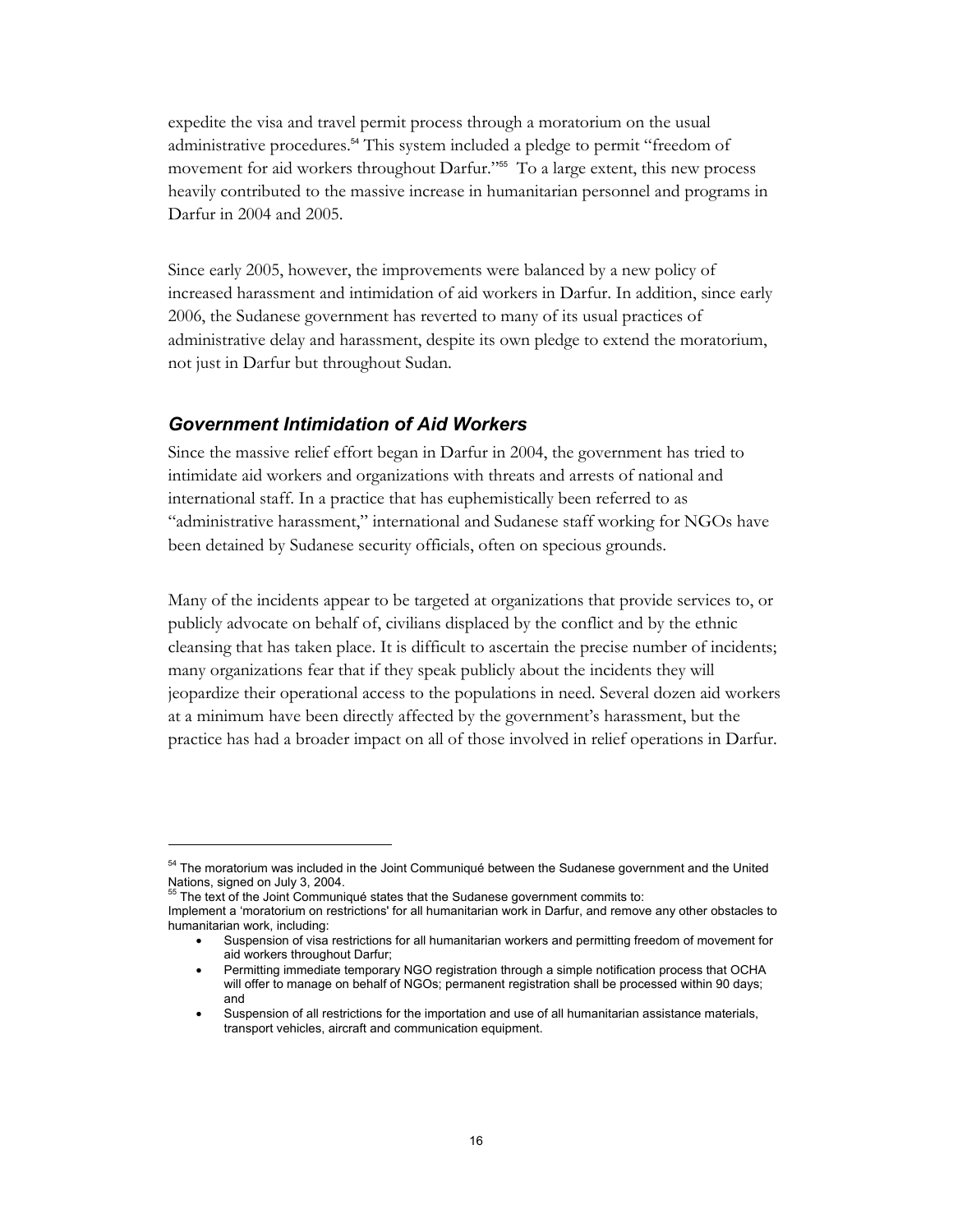Between December 2004 and April 2005 alone, at least twenty aid workers were arrested or detained, mainly in South Darfur.<sup>56</sup> In May 2005, local Sudanese government authorities arrested and charged two aid workers from Médecins sans Frontières with publishing false information after the humanitarian medical organization published a report on conflict-related rape in Darfur.<sup>57</sup> On October 23, 2005, government police and national security officials arrested at gunpoint two national staff members at an international organization's compound in Kalma internally displaced persons camp, South Darfur.58 In North Darfur in February 2006, a United Nations staff member was detained and questioned by security personnel after returning from a security meeting with the SLA,<sup>59</sup> a routine procedure to coordinate and protect relief work in rebel-held areas.

Militias sometimes block relief going to civilians in rebel-controlled areas. For instance, in Jebel Marra, relief workers reported that government-backed Janjaweed militias interdicted relief organizations trying to re-establish services to the displaced in early 2006, because the militias consider the displaced in eastern Jebel Marra to be "rebels" and are resentful of seeing relief going to them.<sup>60</sup>

#### *Arbitrary Government Restrictions on Freedom of Movement*

As noted above, in July 2004, the government of Sudan committed to a moratorium on restrictions for humanitarian work in Darfur in the context of its Joint Communiqué with the U.N. and it recently pledged to renew the moratorium until January 30, 2007.<sup>61</sup> The moratorium was intended to remove obstacles to humanitarian work, including: suspension of visa restrictions for all humanitarian workers and permitting freedom of movement for aid workers throughout Darfur.<sup>62</sup>

 $\overline{a}$ 

After considerable international pressure, the charges were eventually dropped.<br><sup>58</sup> United Nations Security Council, "Monthly Report of the Secretary-General on Darfur," January 30, 2006,<br>[online] http://daccessdds.un.org

<sup>&</sup>lt;sup>56</sup> "Darfur: Aid Workers Under Threat," Human Rights Watch Press Release, April 5, 2005, [online] http://hrw.org/english/docs/2005/04/05/darfur10417.htm.<br><sup>57</sup> "Second Sudan Aid Worker Arrested," BBC News, May 31, 2005, [online]

http://news.bbc.co.uk/2/hi/africa/4595911.stm; "Darfur: Arrest War Criminals, Not Aid Worker," Human Rights Watch Press Release, May 31, 2005, [online] http://hrw.org/english/docs/2005/05/31/sudan11043\_txt.htm.

United Nations Security Council, "Monthly Report of the Secretary-General on Darfur," March 9, 2006, [online] http://www.reliefweb.int/rw/RWB.NSF/db900SID/HMYT-6MVMR7?OpenDocument.

<sup>&</sup>lt;sup>60</sup> Human Rights Watch telephone interview with international relief organization, March 23, 2006; confidential communication, Human Rights Watch, March 24, 2006. Attacks on civilians by these pro-government militias

have continued in West Darfur and elsewhere throughout the ceasefire period.<br><sup>61</sup> U.N. OCHA, "Fact Sheet on Access Restrictions in Darfur and Other Areas of Sudan," April 20, 2006.<br><sup>62</sup> United Nations Security Council, "Mo http://daccessdds.un.org/doc/UNDOC/GEN/N06/262/59/PDF/N0626259.pdf?OpenElement. Among other unimplemented provisions, the Moratorium also was supposed to permit immediate temporary NGO registration through a simple notification process that OCHA would manage on behalf of NGOs; and permanent registration to be processed within ninety days.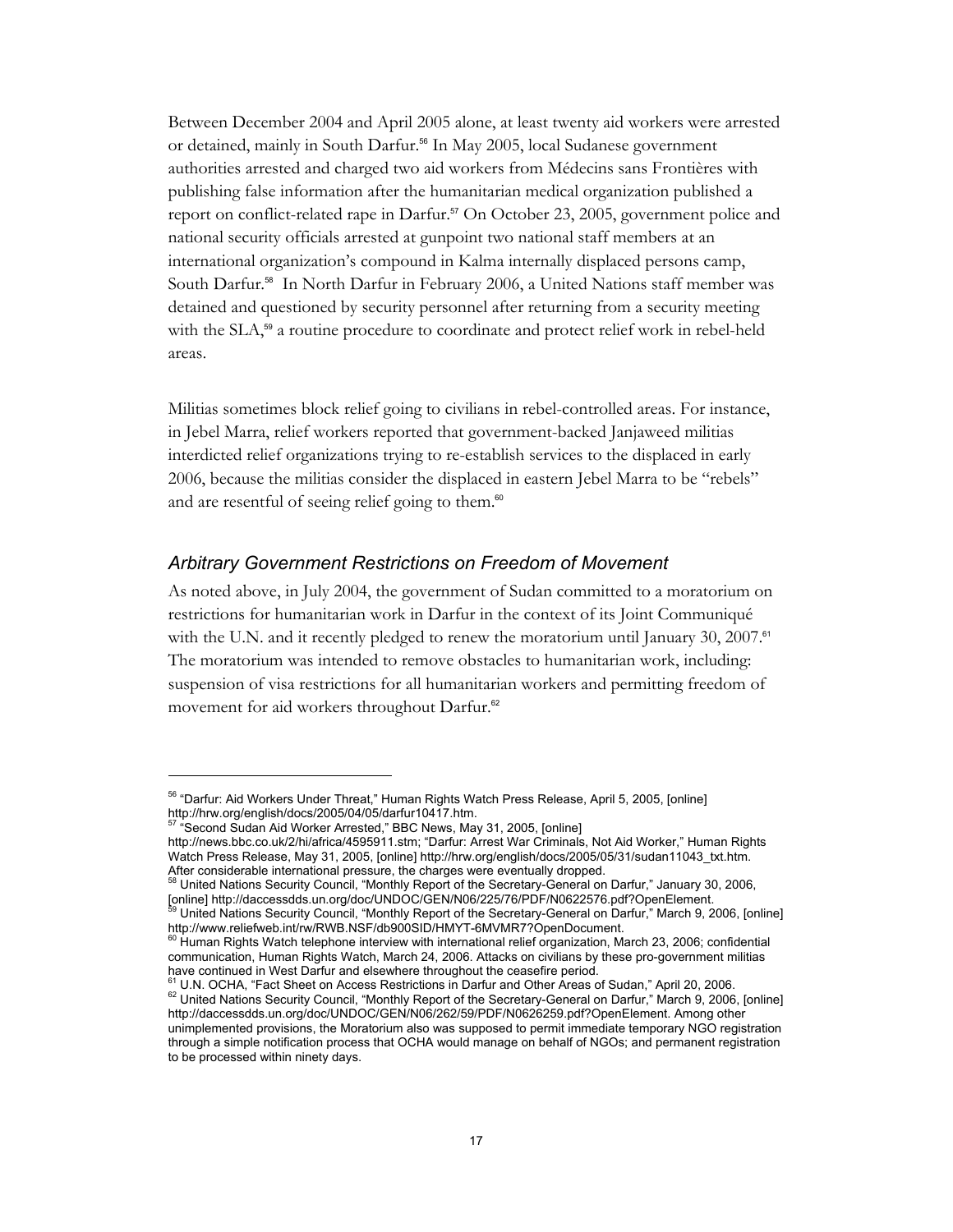Yet despite giving this and other guarantees of "free access" to Darfur for humanitarian workers, Khartoum and state-level governments frequently place arbitrary constraints on aid workers in Darfur by dubious administrative delays and red tape related to visa extensions, identity documents, and travel permits.<sup>63</sup> In a March 2006 statement, Gemmo Lodesani, the OCHA Deputy Humanitarian Coordinator for Sudan, faulted Sudanese authorities for "inconsistency in granting access, delays in visa deliveries, [and] unreasonable reporting requests followed by suspension of access or programmes for lack of compliance."<sup>64</sup>

In January 2006 a number of international humanitarian agencies were denied access in Darfur and had their travel permits revoked following an ad hoc request by the Sudanese government Humanitarian Aid Commission (HAC, the national relief coordination agency that is the liaison with international NGOs), that agencies submit questionnaires providing detailed financial information pertaining to their operations.<sup>65</sup> In some locations, the request was extended to U.N. agencies.<sup>66</sup> While it is legitimate for the Sudanese government to request basic financial and operational information from aid agencies running programs in Sudan, such requests have often been the way for the Sudanese government to target and restrict specific agencies or relief activities in particular areas.

In another example of harassment, the HAC official in Garsila (Wadi Salih locality) insisted on charging fees for the issuance of identification cards to international NGO staff. This was despite an official letter from HAC in Zalingei, dated March 13, requesting that HAC officials in Wadi Salih, Mukjar and Jebel Marra localities not charge any fees.67 While this may appear to be an isolated bureaucratic incident, it is part of a much larger pattern of constant problems over visas, travel permits to Darfur, travel permits within Darfur, limitations on items and quantities that can be shipped to Darfur, and a host of other regulations whose purpose seems to be to deny rather than facilitate access, such as the HAC's March 11 announcement that international nongovernmental

 $63$  International humanitarian law provides for the freedom of movement of humanitarian relief workers and aidsee the final section of this report. But because the parties to the conflict have yet to agree upon Darfur-wide rules for the travel of humanitarian staff, relief workers must depend on ad hoc decisions of local and state officials, as well as by local rebel commanders. This patchwork of rules that are always subject to change adds

to the risk faced by relief workers.<br><sup>64</sup> OCHA, "Sudan Humanitarian Overview," Vol. 2, Issue 1, January 1 – February 1, 2006, [online] http://unjobs.org/news/1139923318.49.

<sup>65</sup> United Nations Security Council, "Monthly Report of the Secretary-General on Darfur," March 9, 2006, [online] http://www.reliefweb.int/rw/RWB.NSF/db900SID/HMYT-6MVMR7?OpenDocument.<br><sup>66</sup> The HAC, part of the Ministry of Humanitarian Affairs, is mandated to partner with international organizations

in relief efforts, and works as liaison between international organizations and internally displaced persons

camps in Sudan.<br><sup>67</sup> United Nations, "United Nations Situation Report," March 20, 2006, [online]

http://www.humanitarianinfo.org/darfur/uploads/situation/unsitreps/2006/march/Sit%20Rep%20for%2020%20M ar%2006.doc.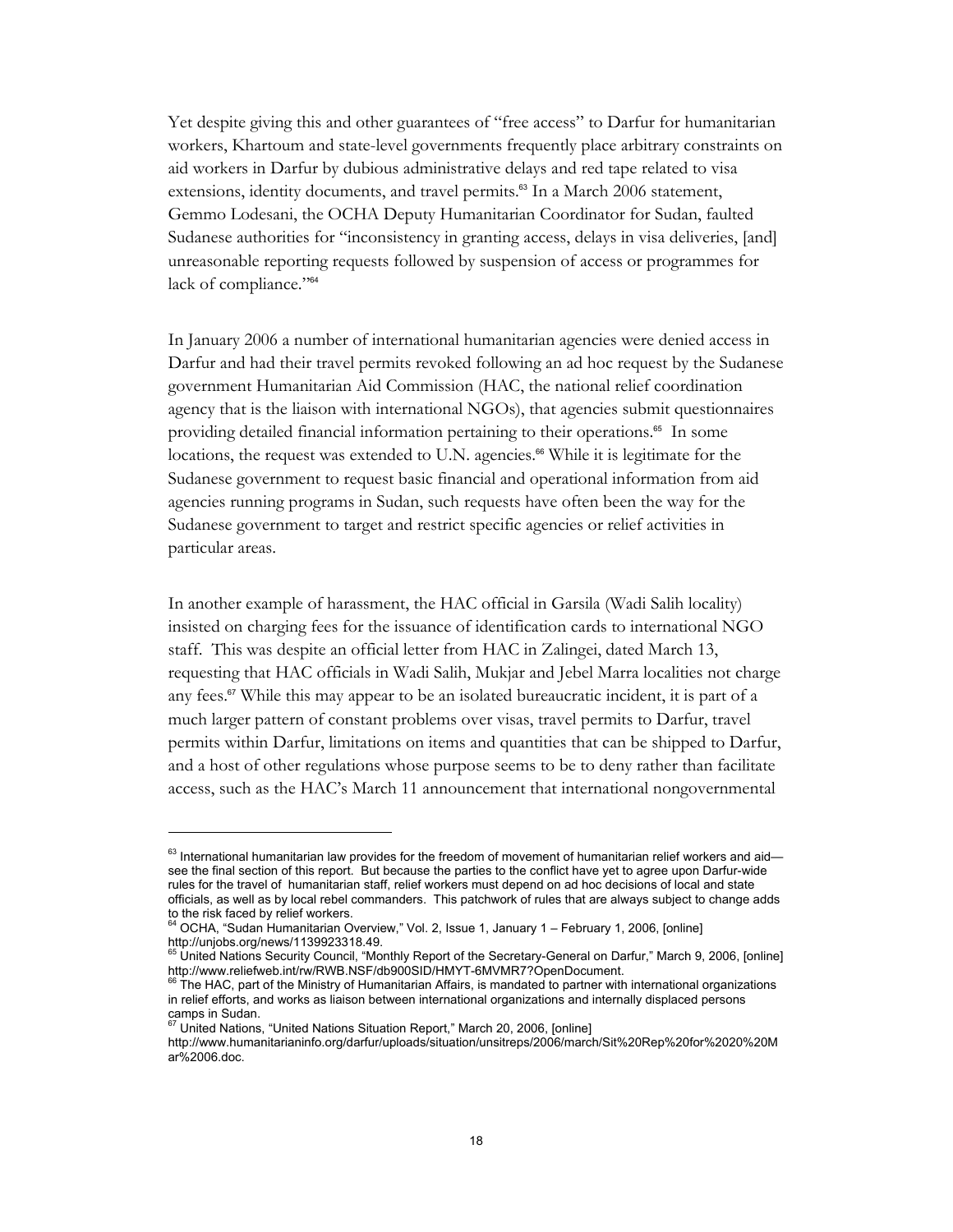organizations could only transport three barrels of fuel per trip "to reduce losses in case fuel is looted by the SLA."68 Relief workers frequently comment that Sudan is the hardest "emergency" situation in which to help those in need.

Government officials at the local, state and national levels frequently threaten to prevent agencies from having access to civilians in need in Darfur—and those threats have been carried out, sometimes in a very high-profile fashion. On April 2 the Sudanese government barred the plane of U.N. Emergency Relief Coordinator Jan Egeland from landing in Khartoum or Darfur for a previously agreed upon visit, for patently specious reasons,<sup>69</sup> and also prohibited the plane from flying over Sudanese airspace to reach the refugee camps for Darfurians in Chad.

The next day, April 3, the Sudanese government expelled the Norwegian Refugee Council (NRC), a key operating agency in Darfur. The NRC managed and coordinated the largest internally displaced camp in Darfur, Kalma camp (outside Nyala, South Darfur), housing 100,000 people. At a meeting in South Darfur, the authorities told the NRC to end all humanitarian operations in Darfur and leave. The government gave no reason for refusing to renew the mandate, and at this writing, has not provided the requested written confirmation.<sup>70</sup>

The Sudanese government appeared to back down on Egeland's visit, and claimed, after protests from the U.N. Secretary-General and others, that the visit was only "postponed."<sup>71</sup> Egeland responded, "I cannot go now. This is not a game. This is serious humanitarian work. . . . I had agreed on a time with them and I cannot just come and go when they please."72 The U.N. Security Council, in a presidential statement, later expressed its regret for the decision of the Sudanese government not to renew the

 $\overline{a}$ 

 $^{68}$  United Nations, "United Nations Sudan Situation Report," March 12, 2006.<br> $^{69}$  The reasons given by a changing cast of spokesmen have varied from a statement presented by Sudan's state minister for foreign affairs, Al-Samani Al-Wasleea, citing "internal reasons" that required a ten-day postponement ("Sudan says will Allow UN official to visit Darfur," *Sudan Tribune* (Khartoum)/Associated Press, April 5, 2006, [online] http://www.sudantribune.com/article.php3?id\_article=14893), to Foreign Ministry spokesman Jamal Ibrahim saying: "Because of the special circumstances of the birthday of the Prophet Mohammad, the local authorities said it was not advisable to welcome him at this time" (Anna Willard, "After visit blocked, UN's Egeland mulls Sudan return," Reuters, April 5, 2006, [online]

http://www.alertnet.org/thenews/newsdesk/L05400922.htm). Other pretexts given for the postponement of Egeland's Darfur visit include his Norwegian nationality (following the controversy over cartoons of the Prophet Mohammad printed by a Danish newspaper and reprinted in Norway) and the closure of airports in Darfur for maintenance. See Willard, "After visit blocked, UN's Egeland mulls Sudan return."<br><sup>70</sup> "Norwegian NRC must leave Darfur displaced camp," *Sudan Tribune*, citing Norwegian Refugee Council

Press Release, April 3, 2006, [online] http://www.sudantribune.com/article.php3?id\_article=14855; Norwegian Refugee Council, "NRC forced out of Darfur," April 5, 2006, [online] http://www.nrc.no/forcedoutdarfur.htm.<br><sup>71</sup> United Nations, "Statement of the Spokesman for the Secretary-General on the Planned Visit of USG Jan

Egeland to Darfur," April 4, 2006, [online] http://www.un.org/apps/sg/sgstats.asp?nid=1975.<br>7<sup>2</sup> Anna Willard, "After visit blocked, UN's Egeland mulls Sudan return," Reuters, April 5, 2006, [online]

http://www.alertnet.org/thenews/newsdesk/L05400922.htm.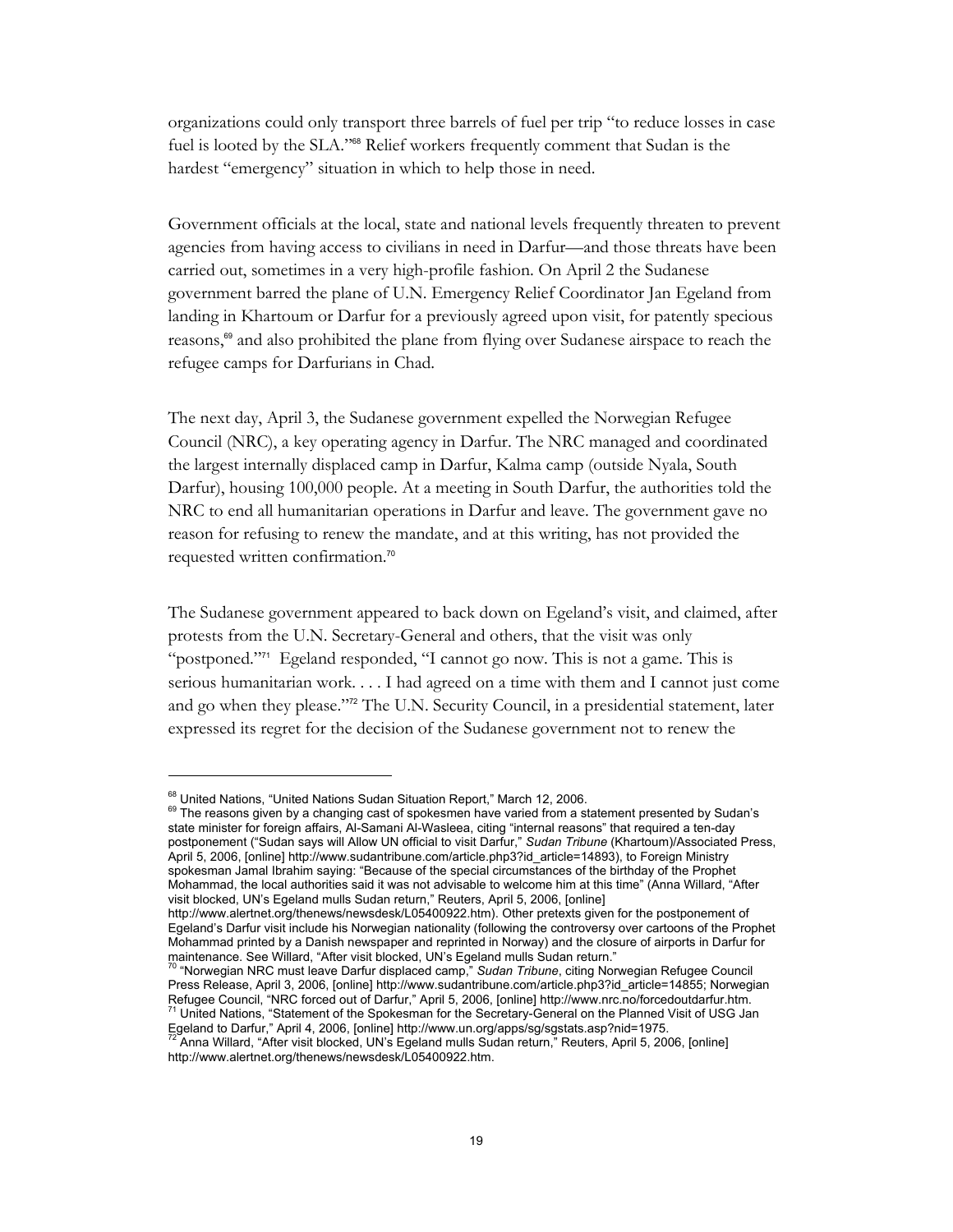NRC's contract and to deny Egeland's entry to Darfur; it called on the government to explain its reasons for doing so.<sup>73</sup> As of the writing of this report, Egeland was scheduled to visit Sudan, including Darfur, on May 6.

Egeland is far from being the only official or representative of a foreign government to whom the Sudanese authorities has denied access for transparently false reasons. One of many such events was in late March when the foreign minister of Sweden was barred from traveling to Darfur to assess the deteriorating humanitarian situation—although she had been previously cleared for travel there. Notwithstanding the same excuses being offered by the Sudanese government as for refusing Egeland, she said she believed the decision was really linked to Sweden's actions in the U.N. to send U.N. peacekeepers to Darfur.<sup>74</sup>

The prospect of the transfer of civilian protection duties from AMIS forces to a U.N. protection force may be one reason for Khartoum's mounting hostility to international representatives since early 2006.<sup>75</sup>

At the heart of this hostility is the U.N. Security Council's March 2005 referral of the international crimes in Darfur to the International Criminal Court (ICC) for investigation. Underlying Khartoum's opposition to a U.N. protection force in Darfur appears to be apprehension that the U.N. force would enforce ICC arrest warrants. The U.N. Security Council's Commission of Inquiry (January 2005) and the Panel of Experts of the Security Council's Sanctions Committee on Darfur (December 2005) have implicated many Sudanese government officials in crimes against humanity and war crimes. While ICC warrants have not been issued against Sudanese government officials, the government has adamantly refused to cooperate with an ICC investigation—and is no doubt equally adamant about blocking potential process servers—even if that means hindering humanitarian assistance to Darfur's millions in need.

Following the report of the U.N. Independent Commission of Inquiry in January 2005, high-ranking Sudanese government officials made statements threatening the safety of international staff in Darfur in the event of ICC prosecutions of Sudanese officials who

<sup>&</sup>lt;sup>73</sup> U.N. Security Council, "Presidential Statement," SC/8688, April 11, 2006, [online] http://www.un.org/News/Press/docs//2006/sc8688.doc.htm.

The excuses, after her arrival in Khartoum, used to revoke her permission for Darfur travel were the Prophet Mohammad's birthday and the Danish cartoons. "Swedish foreign minister barred from Darfur," *Mail & Guardian Online,* Johannesburg, South Africa, March 29, 2006, [online]

http://www.mg.co.za/articlePage.aspx?articleid=268019&area=/breaking\_news/breaking\_news\_\_africa/.<br><sup>75</sup> Officially, the Sudanese government says it would welcome a U.N. peacekeeping force, but only after a peace agreement. As the government is a party to the peace talks, it is in a position to prevent and delay an agreement indefinitely.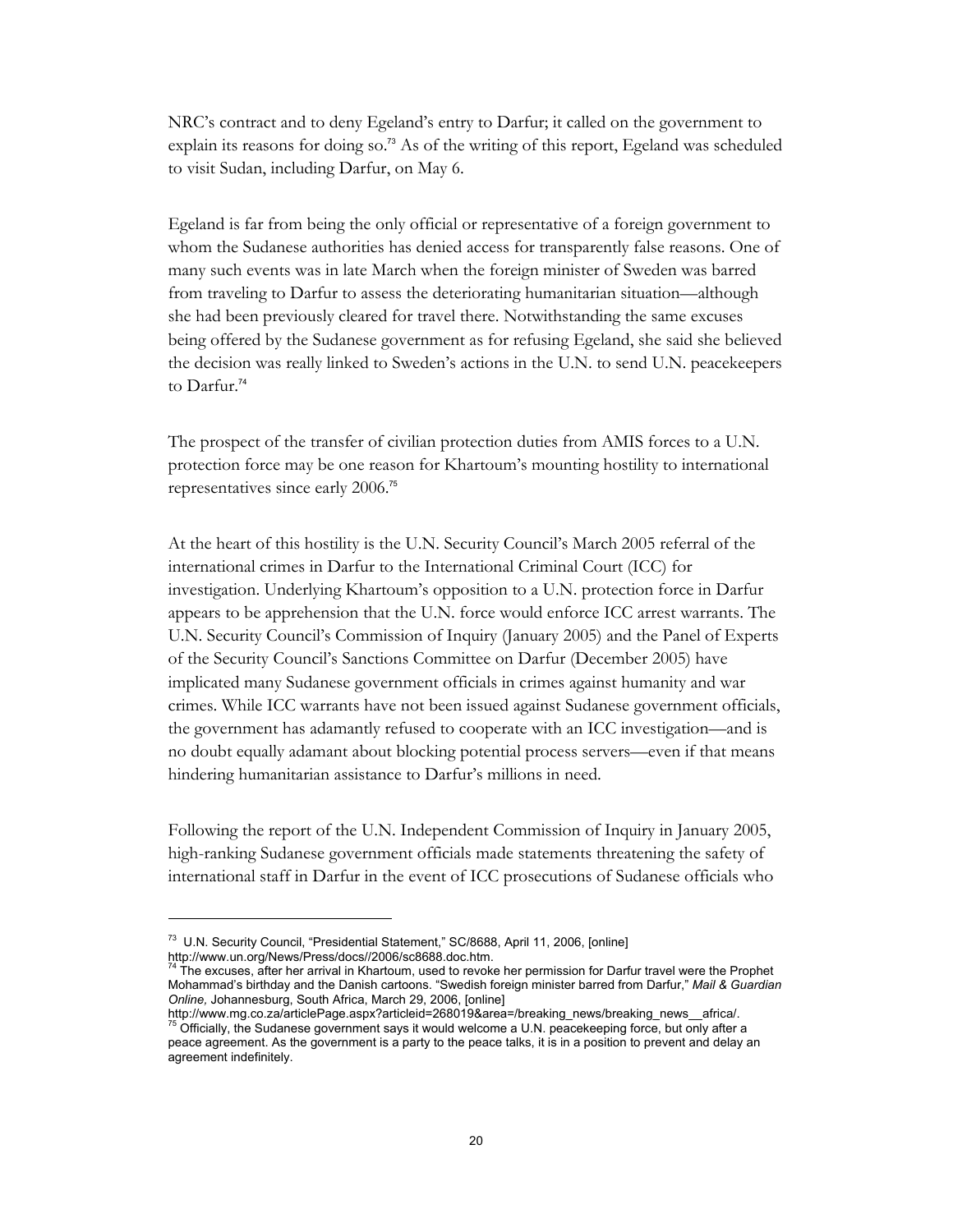might be accused of war crimes.<sup>76</sup> Although the humanitarian organizations are not affiliated, directly or indirectly, with the ICC, to Sudanese officials they seem to represent the "international community." These government threats have placed frontline international relief workers in jeopardy of the most immediate retaliation for any action towards international prosecution of Sudanese government suspects for alleged international crimes in Darfur.

#### *Government's Restrictive New NGO Law*

The Sudanese government erected another considerable structural obstacle to humanitarian and development activities in Darfur and elsewhere in Sudan when on February 21, the legislature passed the Organization of Humanitarian and Voluntary Work Act, 2006, informally known as the "NGO Law." It requires, among other things, that nongovernmental organizations register with the government's Humanitarian Aid Commission. This gives HAC a gatekeeper's role over which organizations are allowed to work in Sudan and which are not.

In itself, registration is not objectionable—every country has some administrative regulations on organizations working there. But the HAC has played an obstructive role in administering and coordinating international relief in Sudan since its inception. It and its predecessor agency constricted relief deliveries during the north-south war and in Khartoum, where many southerners fled during that war. Many HAC personnel have a security, not a relief, background.<sup>77</sup> Examples of its obstructive approach in Darfur are noted above.

The NGO Law effectively blocks all avenues of appeal against denials of applications for registration by HAC. Because of the lack of an appeal mechanism before an impartial body and hence the potential for unchecked arbitrary action, the law violates the right to freedom of association.<sup>78</sup>

Just before the NGO Law went into effect the Sudan Social Development Organisation (SUDO), a Sudanese nongovernmental organization operating in Darfur, was being harassed by HAC pursuant to a slightly less stringent 1999 law. SUDO's regional director was summoned by Sudanese security officials in Geneina, West Darfur, on February 20, 2006, for questioning about his background, the alleged political activities

<sup>&</sup>lt;sup>76</sup> Human Rights Watch telephone interviews, Khartoum, May and June, 2005.<br><sup>77</sup> Human Rights Watch confidential source, March 30, 2006.<br><sup>78</sup> The law has been criticized by many NGOs in Sudan. See United Nations, "United Report," February 23, 2006.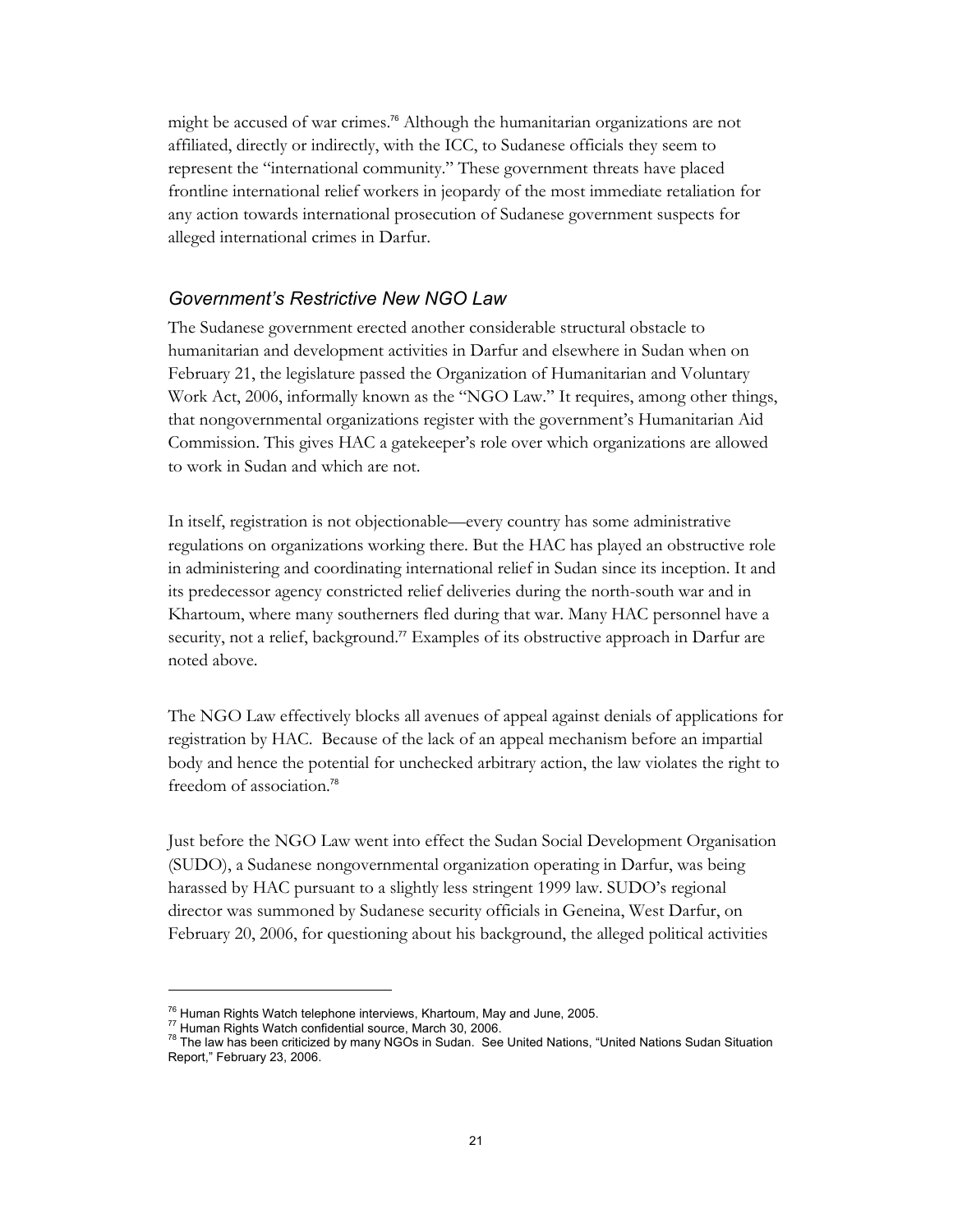of SUDO and its protection activities and sources of funding.79 On March 8, shortly after the NGO Law was passed, HAC informed SUDO's director that SUDO did not have a mandate for "protection" activities. HAC claimed that the executive director of SUDO, Dr. Mudawi Ibrahim Adam, had a criminal record.<sup>80</sup> On March 9, HAC informed SUDO in writing that all SUDO activities in West Darfur would be shut down.81 On March 11, HAC ordered the SUDO office in Zalengei, West Darfur, to freeze its activities from March 13 and surrender to HAC its vehicle and two motorbikes, office equipment, and hand over the keys to its clinic and nutrition centers, among other things. After international pressure, on March 28 HAC officials apparently authorized in writing the reopening of the SUDO office in Geneina. Even then, SUDO was informed it must reapply within ninety days under the new NGO Law.<sup>82</sup>

On April 6, ten donor governments, including the U.K., France, the U.S., Canada and the Netherlands, sent a joint letter to the Sudanese foreign minister, Dr. Lam Akol, reiterating their concern over certain provisions in the NGO law that would "substantially hinder the ability of donors, international and national NGOs to continue providing effective humanitarian assistance and development cooperation in the Sudan."83

#### **Rebel Attacks on Humanitarian Agencies and Workers**

Rebel groups have conducted attacks on humanitarian convoys and aid workers that have diverted food assistance and hindered access to the population in need. This interference appears to be increasing. On April 28, the Special Representative of the Secretary-General, Jan Pronk, threatened to suspend U.N. aid to 450,000 people in northern Darfur "unless rebel attacks against United Nations and other relief operations…stop immediately."<sup>84</sup>

<sup>&</sup>lt;sup>79</sup> United Nations Country Team in Sudan, "United Nations Sudan Situation Report," February 23, 2006, [online] http://www.reliefweb.int/rw/RWB.NSF/db900SID/HMYT-6MBMGP?OpenDocument.

Dr. Mudawi Ibrahim Adam was jailed several times and accused of capital offenses in connection with his activities in Darfur. See Human Rights Watch, "Sudan: Rights Defenders in Darfur Detained," press release, March 9, 2004, [online] http://hrw.org/english/docs/2004/03/08/sudan8080.htm. Dr. Mudawi was never tried on

these allegations.<br><sup>81</sup> United Nations Country Team in Sudan, "United Nations Sudan Situation Report," March 12, 2006, [online]

http://www.reliefweb.int/rw/RWB.NSF/db900SID/EVOD-6MWKCS?OpenDocument.<br><sup>82</sup> Confidential communication, Human Rights Watch, April 8, 2006. See also Amnesty International, "Sudan: Continuing blockade of humanitarian aid," AI Index: AFR 54/010/2006, April 4, 2006, [online]

http://www.amnestyusa.org/news/document.do?id=ENGAFR540102006.<br><sup>83</sup> Letter from the embassies of Canada, France, Greece, Italy, the Netherlands, Norway, Sweden, Switzerland, the United Kingdom, the United States of America and the Delegation of the European Commission to His Excellency Dr. Lam Akol, Minister of Foreign Affairs, April 6, 2006.

<sup>84 &</sup>quot;The Special Representative of the Secretary General in Sudan Jan Pronk appeals to SLM/A to stop attacks on humanitarian workers in north Darfur," UNMIS Press Release, April 28, 2006, at

http://www.reliefweb.int/rw/RWB.NSF/db900SID/LSGZ-6PDBAD?OpenDocument&rc=1&emid=ACOS-635PJQ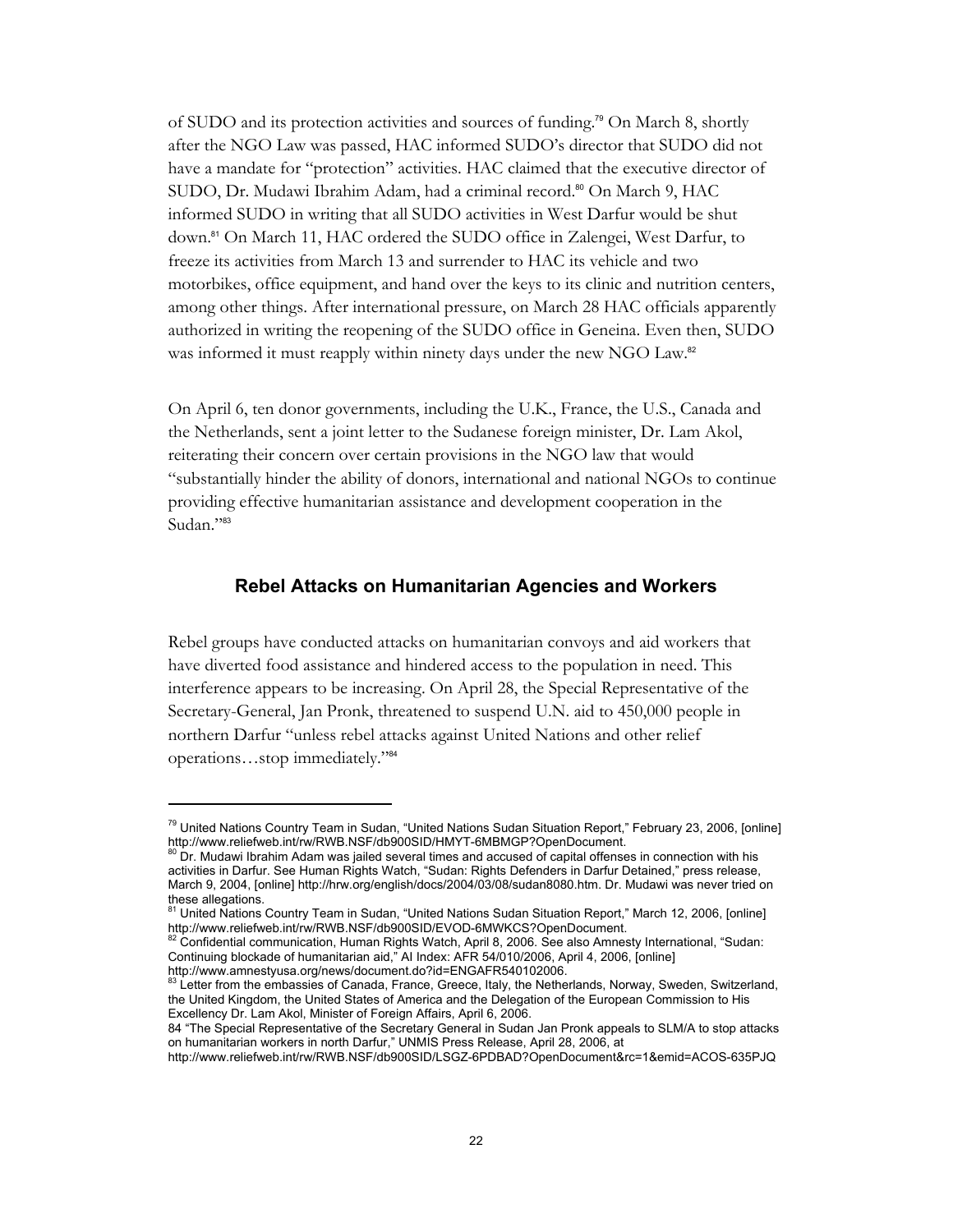U.N. OCHA concluded that SLA members were predominantly responsible for targeted attacks against humanitarian convoys throughout the month of March 2006. OCHA reported that the SLA forcibly hijacked three nongovernmental organization vehicles in March, one at an SLA checkpoint and two inside displaced persons camps.<sup>85</sup>

According to several humanitarian sources, the rebels have regularly looted humanitarian convoys, particularly vehicles. Human Rights Watch has received numerous reports of incidents in North and South Darfur in which vehicles, particularly rental cars and trucks used by humanitarian organizations, were stolen by SLA forces.<sup>86</sup>

Rebel movements have also abducted Arab Sudanese working for local NGOs (as well as some international staff), although in most cases these individuals appear to have been released unharmed. According to one humanitarian source, rebel movements have also tried to extort WFP and others to provide vastly inflated amounts of aid. They seek so much aid that it is suspected that the motive is to have enough surplus to sell.<sup>87</sup>

U.N. and other agencies have spent considerable time negotiating the release of humanitarian property that has been seized by rebels. After negotiations, rebels have sometimes returned items. In January 2006, an NGO rental vehicle taken by the SLA in North Darfur was returned to the organization, but without its radio equipment.<sup>88</sup> In another incident in January, SLA forces near Nyala, South Darfur, abducted three NGO vehicles and their drivers; the men and vehicles were returned unharmed three days later.<sup>89</sup> On March 22, 2006, a driver of a U.N. fuel tanker and his truck that went missing on March 4 in Shangil Tobayi area of North Darfur were handed over to U.N. Department of Safety and Security (DSS) staff by an SLA commander. On March 22, a U.N.-hired commercial truck that was hijacked on March 16 while traveling from Tawilla to Fashir was also handed over to U.N. DSS by an SLA commander in Dar al Salaam, North Darfur.<sup>90</sup>

On March 23, a Ministry of Health vehicle traveling from Sirba to Abu Suroug in West Darfur was carjacked by armed men whom the United Nations believed to be NMRD insurgents. The vehicle was seized, along with a refrigerator full of medicine; there were

<sup>&</sup>lt;sup>85</sup> U.N. OCHA, "Sudan Humanitarian Overview," Vol. 2, Issue 3, March 1 - April 1, 2006, [online]<br>http://www.unsudanig.org/publications/overview/data/Sudan\_Humanitarian\_Overview\_Vol2%20ls3.pdf.

<sup>&</sup>lt;sup>86</sup> Confidential e-mail communication to Human Rights Watch, January 26, 2006.<br><sup>87</sup> Human Rights Watch, confidential source, April 6, 2006.<br><sup>88</sup> Confidential e-mail communication, January 26, 2006.<br><sup>89</sup> United Nations Cou http://www.reliefweb.int/rw/RWB.NSF/db900SID/HMYT-6NALCM?OpenDocument.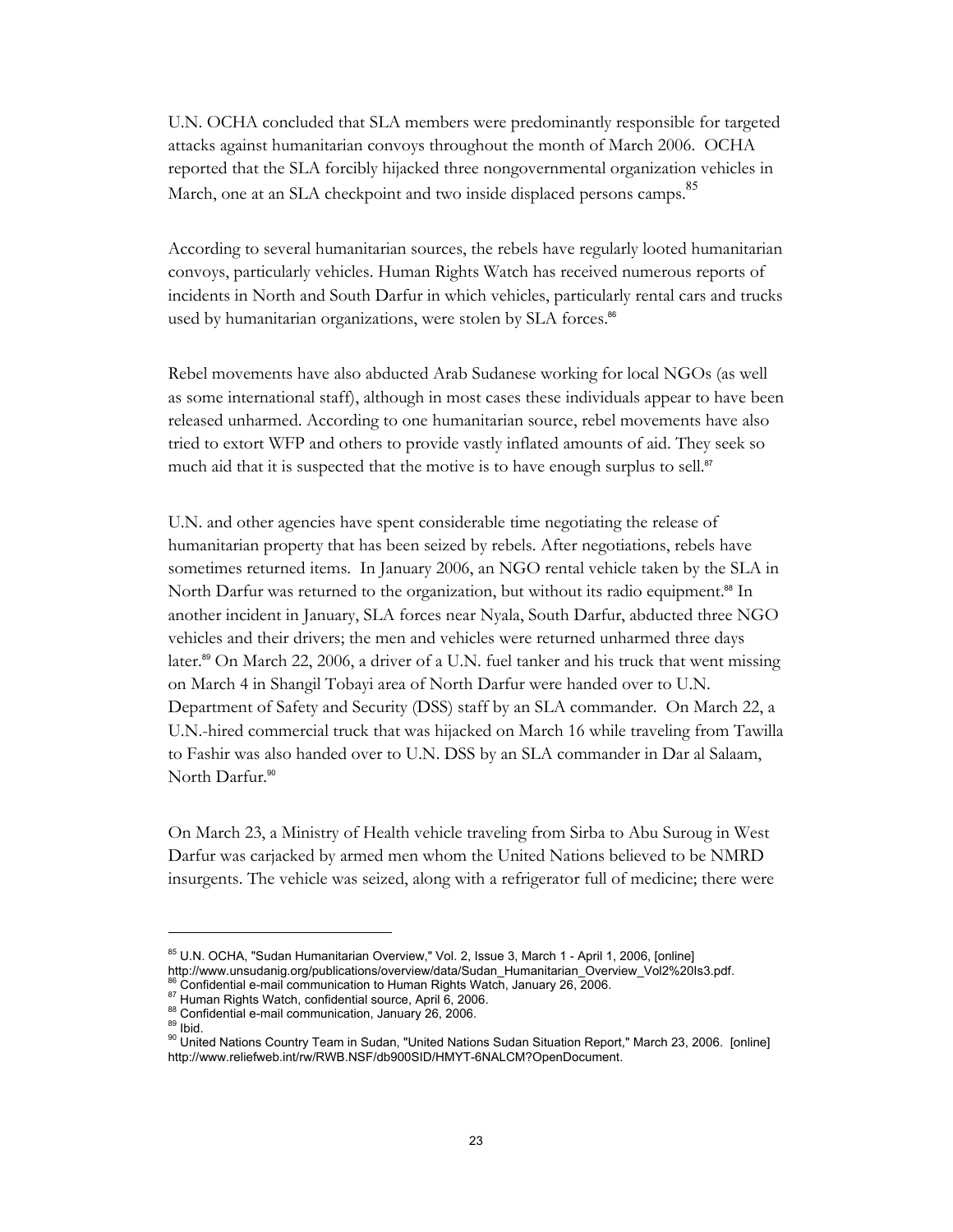no reported injuries.<sup>91</sup> NMRD has also been responsible for other thefts of vehicles in West Darfur.<sup>92</sup>

Rebel attacks against humanitarian convoys have been a persistent problem for well over a year. A May 2005 U.N. Security Council report on Darfur stated that the frequency with which SLA and JEM fighters hijacked commercial, private and NGO vehicles suggested that the attacks had the approval of rebel leaders. Citing reports that it judged to be reliable, the U.N. concluded that humanitarian vehicles were being taken with the aim of converting them into battlefield platforms.<sup>93</sup> It noted that the SLA ambushed several convoys belonging to or engaged by humanitarian organizations along the Kebkabiya-Fashir road in North Darfur in May 2005.<sup>94</sup>

#### *Detention of relief workers*

In connection with robbery and for alleged security considerations, rebels have also detained relief workers. In July 2005, the SLA briefly detained ten humanitarian workers in West Darfur.95 Also in July, rebels abducted teams from the Sudanese government Ministry of Health who were carrying out polio vaccinations in North and South Darfur. As a result, the vaccination campaign was prevented from reaching people living in some SLA-held areas in those states.<sup>96</sup>

On September 29 three SUDO staff were abducted from Zam Zam camp, North Darfur. SUDO reportedly suspected that an SLA faction carried out the abduction,<sup>97</sup> in breach of a promise the SLA had made to United Nations officials in a meeting on August 8, 2005, that humanitarian actors would be free to operate in the camp.<sup>98</sup> SUDO reported the release of its staff on October 6.<sup>99</sup>

<sup>91</sup> United Nations Country Team in Sudan, "United Nations Sudan Situation Report," March 26, 2006, [online] http://www.reliefweb.int/rw/RWB.NSF/db900SID/HMYT-6NCMYN?OpenDocument.<br><sup>92</sup> Confidential communication to Human Rights Watch, January 2006.

<sup>&</sup>lt;sup>92</sup> Confidential communication to Human Rights Watch, January 2006.<br><sup>93</sup> United Nations Security Council, "Monthly Report of the Secretary-General on Darfur," May 10, 2005, [online] http://daccessdds.un.org/doc/UNDOC/GEN/N05/337/43/PDF/N0533743.pdf?OpenElement.<br><sup>94</sup> United Nations Security Council, "Monthly Report of the Secretary-General on Darfur," June 9, 2005. [online]

http://daccess-ods.un.org/TMP/4844458.html.<br>
<sup>95</sup> Confidential communication to Human Rights Watch.

<sup>&</sup>lt;sup>96</sup> United Nations Security Council, "Monthly Report of the Secretary-General on Darfur," August 11, 2005,

<sup>[</sup>online] http://daccessdds.un.org/doc/UNDOC/GEN/N05/459/53/PDF/N0545953.pdf?OpenElement.<br><sup>97</sup> USAID, "Sudan: Complex Emergency Situation Report #1 (FY2006), October 14, 2005, [online]

http://www.usaid.gov/our\_work/humanitarian\_assistance/disaster\_assistance/countries/sudan/fy2006/sudan\_ce  $_{\infty}$ sr01\_10-14-2005.pdf.<br> $_{\infty}$ E-mail communication to Human Rights Watch, September 2005.

<sup>99</sup> USAID, "Sudan: Complex Emergency Situation Report #1 (FY2006), October 14, 2005, [online] http://www.usaid.gov/our\_work/humanitarian\_assistance/disaster\_assistance/countries/sudan/fy2006/sudan\_ce \_sr01\_10-14-2005.pdf.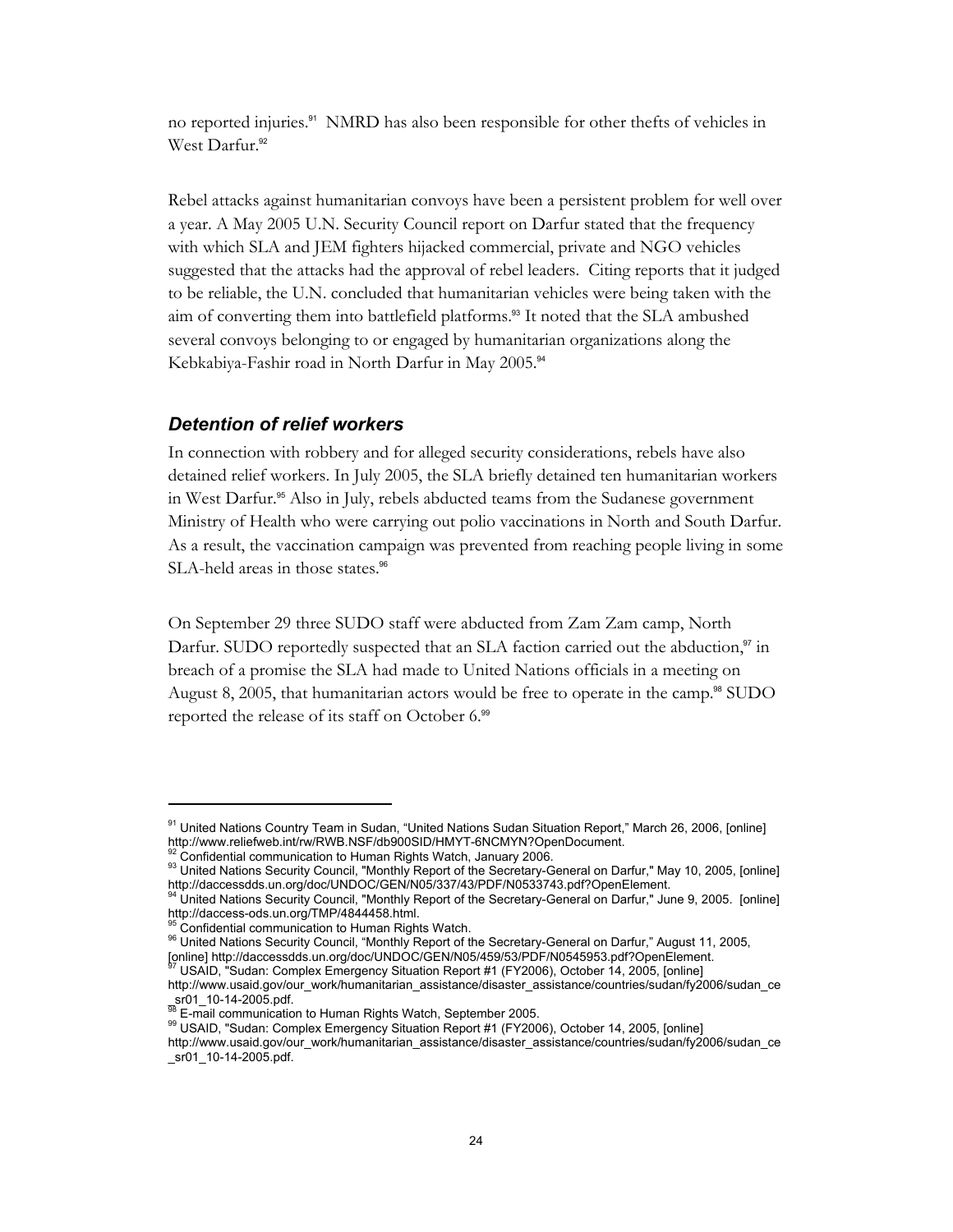#### *Interference with air access*

The NMRD allegedly threatened to shoot down U.N. helicopters on humanitarian missions in areas of West Darfur, including Seleah and Jebel Moon, in November 2005.100 Seleah, near the border with Chad, was already off-limits by road for security reasons. As a result, humanitarian workers did not visit the town for several months. The U.N. Humanitarian Air Service (UNHAS) also had to suspend flights to other areas north of Geneina, West Darfur (including Sirba and Kulbus) following other credible threats.<sup>101</sup>

As funding for Darfur emergency relief dwindled, the flights were decreased on financial grounds.

#### **AMIS and Humanitarian Access**

As of March 10, 2006, a total of 7,031 personnel had been deployed to Darfur as part of AMIS (4,915 protection force members, 726 unarmed military observers and 1,390 unarmed civilian police officers)<sup>102</sup> to monitor an April 2004 humanitarian ceasefire agreement, and protect civilians and humanitarian operations.

AMIS has been tasked with opening humanitarian corridors, and claims that it covers 50 percent of Darfur's area,<sup>103</sup> but it is limited in how effectively it covers that area by its lack of mobility, communications, and other equipment—as well as its interpretation of its mandate for civilian protection and its rules of engagement.<sup>104</sup>

Although AMIS was charged with protecting civilians and humanitarian workers, AMIS found that they were not the only ones in danger: AMIS itself was attacked, sometimes while guarding humanitarian convoys. AMIS's casualties began to mount in the second

<sup>&</sup>lt;sup>100</sup> Colonel Djibril was mentioned in the confidential annex to the Panel of Experts report on violations of Security Council resolutions. U.N. Security Council, "Report of Panel of Experts established pursuant to paragraph 3 of resolution 1591 (2005) concerning the Sudan," January 30, 2006, S/2006/65, [online]

http://daccessdds.un.org/doc/UNDOC/GEN/N05/632/74/PDF/N0563274.pdf?OpenElement<br><sup>101</sup> United Nations Security Council, "Monthly Report of the Secretary-General on Darfur," December 23, 2005, [online] http://daccessdds.un.org/doc/UNDOC/GEN/N05/648/57/PDF/N0564857.pdf?OpenElement; UNHCR, "Sudan/Chad Situation Update 50," March 9, 2006, [online]

http://www.reliefweb.int/rw/RWB.NSF/db900SID/EVOD-6MVJHU?OpenDocument.

African Union, "Report of the Chairperson of the Commission Pursuant to Paragraph 5 of the PSC Communiqué, PSC/PR/COMM (XLV) of 12 January 2006 on the Situation in Darfur," Addis Ababa, March 10, 2006, [online] http://www.iss.co.za/AF/RegOrg/unity\_to\_union/pdfs/centorg/PSC/2006/46rpt.pdf.<br><sup>103</sup> Human Rights Watch interview with diplomatic official, Addis Ababa, February 21, 2006.

<sup>104</sup> The revised AMIS mandate of October 2004 included "[p]rotecting civilians whom it encounters under imminent threat and in the immediate vicinity, within resources and capability." The mandate and the February 2005 rules of engagement are discussed in detail in Human Rights Watch, "Sudan: Imperatives for Immediate Change."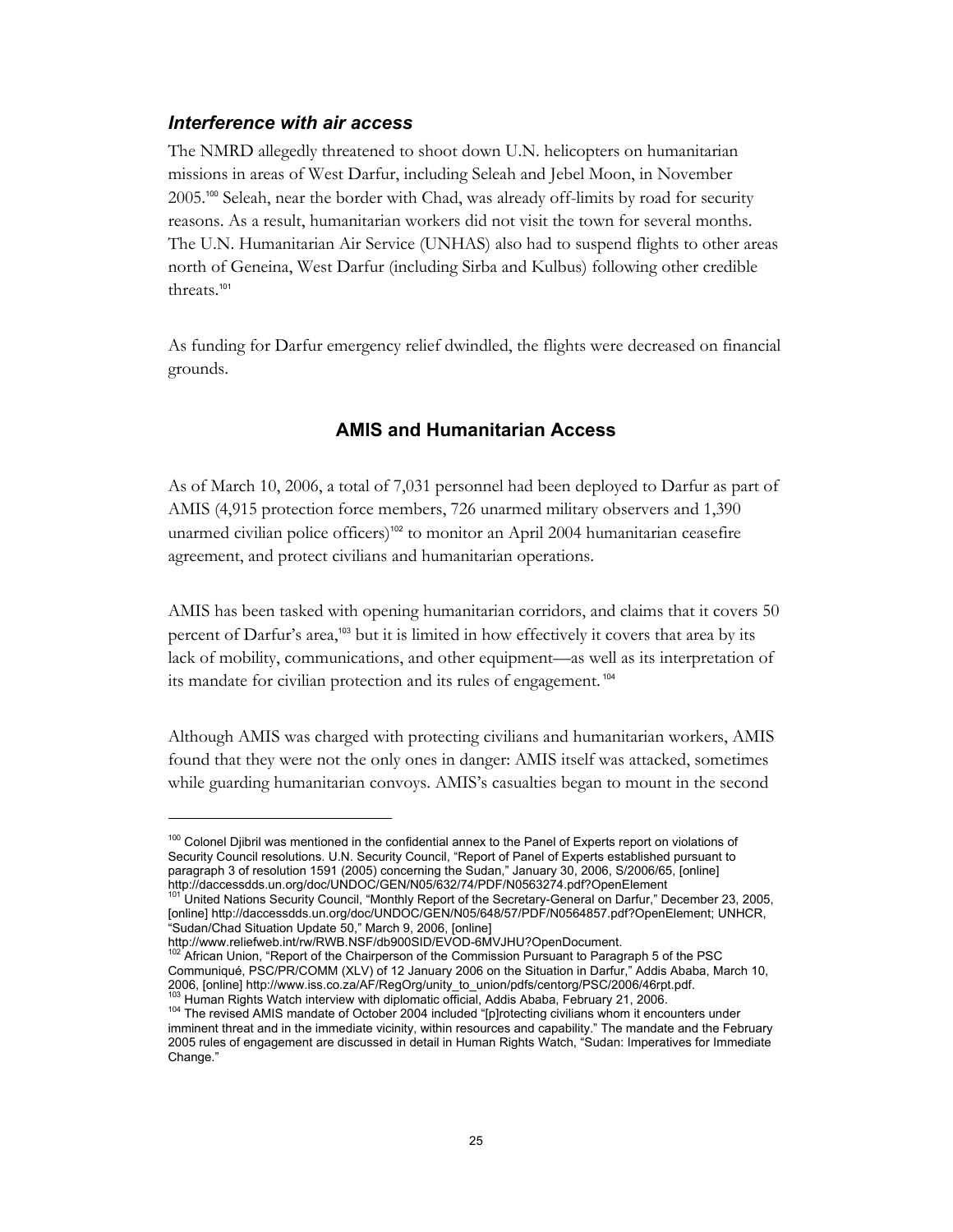half of 2005 as various armed parties, who were often unidentified, carried out attacks on AMIS forces. For instance, on August 25, 2005, an AMIS soldier was shot and wounded in South Darfur by unknown assailants.<sup>105</sup>

The amended November 2005 AMIS rules of engagement make it clear that AMIS soldiers are to use deadly force if necessary in self-defense and to avoid detention. Commanders on the ground have the possibility, under certain circumstances, to use deadly force to protect AMIS troops, international personnel, A.U. facilities, civilians, humanitarian workers, and others.106

Not all international NGOs seek direct AMIS protection of their convoys. Some on principle refuse armed protection.<sup>107</sup> Others say that an AMIS escort is more of a risk than a deterrent in Darfur.108 Even when agencies seek AMIS escort, however, there are practical obstacles because of AMIS's limited capacity. One logistics officer with a relief organization in West Darfur had to wait three days for AMIS to reshuffle personnel just to free up enough vehicles to accompany the officer on a short stretch of road.<sup>109</sup>

While a stronger and larger protection force could attempt to secure the main roads for humanitarian and civilian traffic, the Sudanese government has vehemently opposed the transfer of AMIS military operations in Darfur to what would be a better-financed, equipped, and larger force under the United Nations.

#### **Lack of Funding for Humanitarian Operations**

U.N. OCHA asked for U.S.\$1.5 billion in funding for Sudan for 2006, but as of the end of the first quarter it has received only 8 percent of that amount.<sup>110</sup> In 2005, OCHA received 63 percent of its funding requirements for Darfur.<sup>111</sup>

<sup>&</sup>lt;sup>105</sup> United Nations Security Council, "Monthly Report of the Secretary-General on Darfur," September 19, 2005,<br>[online] http://daccessdds.un.org/doc/UNDOC/GEN/N05/511/98/PDF/N0551198.pdf?OpenElement.

 $^{06}$  "Rules of Engagement (ROE) for the Military Component of the African Union Mission in Sudan (AMIS)," African Union Commission, Addis Ababa, November 2005, A.U. Restricted. These rules of engagement are superior to those of February 2005, which were analyzed in Human Rights Watch, "Sudan: Imperatives for Immediate Change."

<sup>&</sup>lt;sup>107</sup> The use of armed escorts is considered to be contradictory to the fundamental principles of humanitarian action. These principles are humanity, impartiality, independence and neutrality. For further discussion of this issue see www. icrc.org<br><sup>108</sup> Refugees International, "No Power to Protect: The African Union Mission in Sudan," November 9, 2005,

<sup>[</sup>online] http://www.refugeesinternational.org/section/publications/au\_outreach/.<br><sup>109</sup> Human Rights Watch confidential interview, March 23, 2006.<br><sup>110</sup> Human Rights Watch telephone interview from New York with internationa

<sup>27, 2006.&</sup>lt;br><sup>111</sup> Ibid.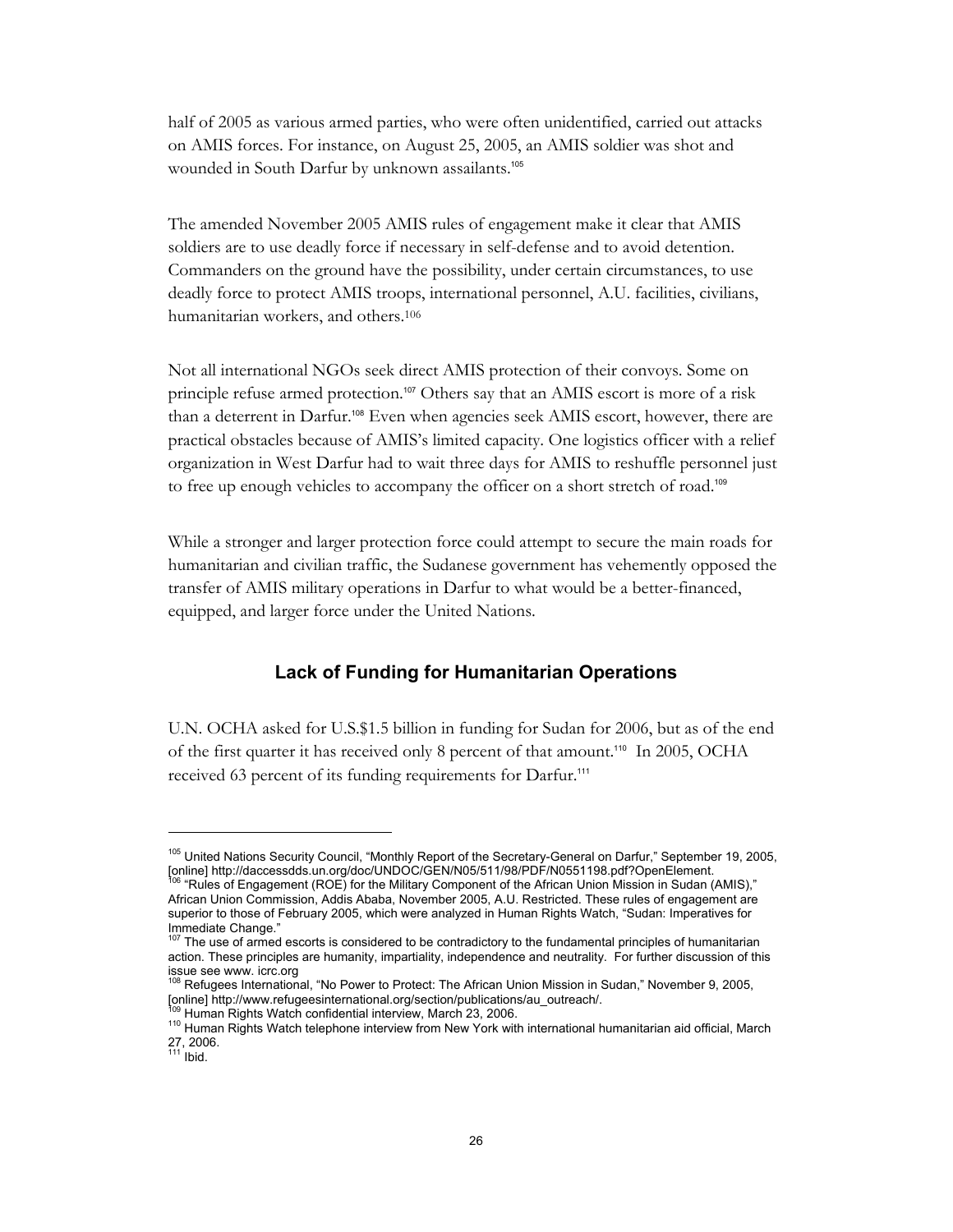In March 2006, the United Nations High Commissioner for Refugees (UNHCR) announced that it was forced to slash assistance for Darfur by 44 percent. The reason given was that the steady erosion of security in the past months severely limited its operations and access in Darfur (UNHCR is mainly operational in West Darfur). Its revised budget for 2006 was U.S.\$18.5 million, down from the previously planned U.S.\$33 million.<sup>112</sup>

On March 16, 2006, the United Nations Children's Fund (UNICEF) announced that it had received only U.S.\$2.6 million in donor money for Darfur, against a target of U.S.\$91.7 million (i.e. less than 3 percent of the needed amount). UNICEF warned that because of lack of funding it was already in the process of planning to hand over lifesustaining and life-saving programs to the Sudanese government.<sup>113</sup> That would be devastating for the internally displaced and other needy people in Darfur, however, because of the government's limited capacity and its consistent claim that the needs are greatly exaggerated by the "international media."<sup>114</sup>

The World Food Programme announced in March 2006 that cash shortages had forced it to cut food rations to more than 6 million people in Sudan.115 On April 28, WFP made a further statement that it was forced to cut food rations in Darfur in half because it had only received 32 percent of the \$746 million it requires for Sudan. The head of WFP, James Morris, said "We have been pushed into this last resort of ration cuts in Sudan so we can provide the needy with at least some food during the lean season."<sup>116</sup>

"Donor fatigue" appears to have set in, at a time when increased resources are needed to reach those whose lives are at greater risk because of Sudanese government and rebel policies and practices that have sharply curtailed humanitarian access.

<sup>&</sup>lt;sup>112</sup> "UNHCR issues new appeals for Sudan operations; insecurity forces cut in Darfur budget," UNHCR press release, Geneva, March 9, 2006, [online] http://www.reliefweb.int/rw/rwb.nsf/db900SID/HMYT-6MQNL9?OpenDocument&rc=1&emid=ACOS-635PJQ.

<sup>113</sup> UNICEF, "Humanitarian Action: Darfur, Sudan Donor Update," March 16, 2006, [online] http://www.reliefweb.int/rw/RWB.NSF/db900SID/LSGZ-6MXNFF?OpenDocument.

<sup>115 &</sup>quot;Sudan's Food Aid Cut by U.N. Due to Cash Shortages and Violence," Bloomberg, March 10, 2006, [online]<br>http://www.bloomberg.com/apps/news?pid=10000087&sid=aRPRNR3uf5ug.

<sup>&</sup>quot;Adding insult to injury? Sharp ration cuts leave Darfur on a diet," WFP press release, Khartoum-Geneva, April 28, 2006, [online] at http://www.reliefweb.int/rw/RWB.NSF/db900SID/ACIO-

<sup>6</sup>PADML?OpenDocument&rc=1&emid=ACOS-635PJQ.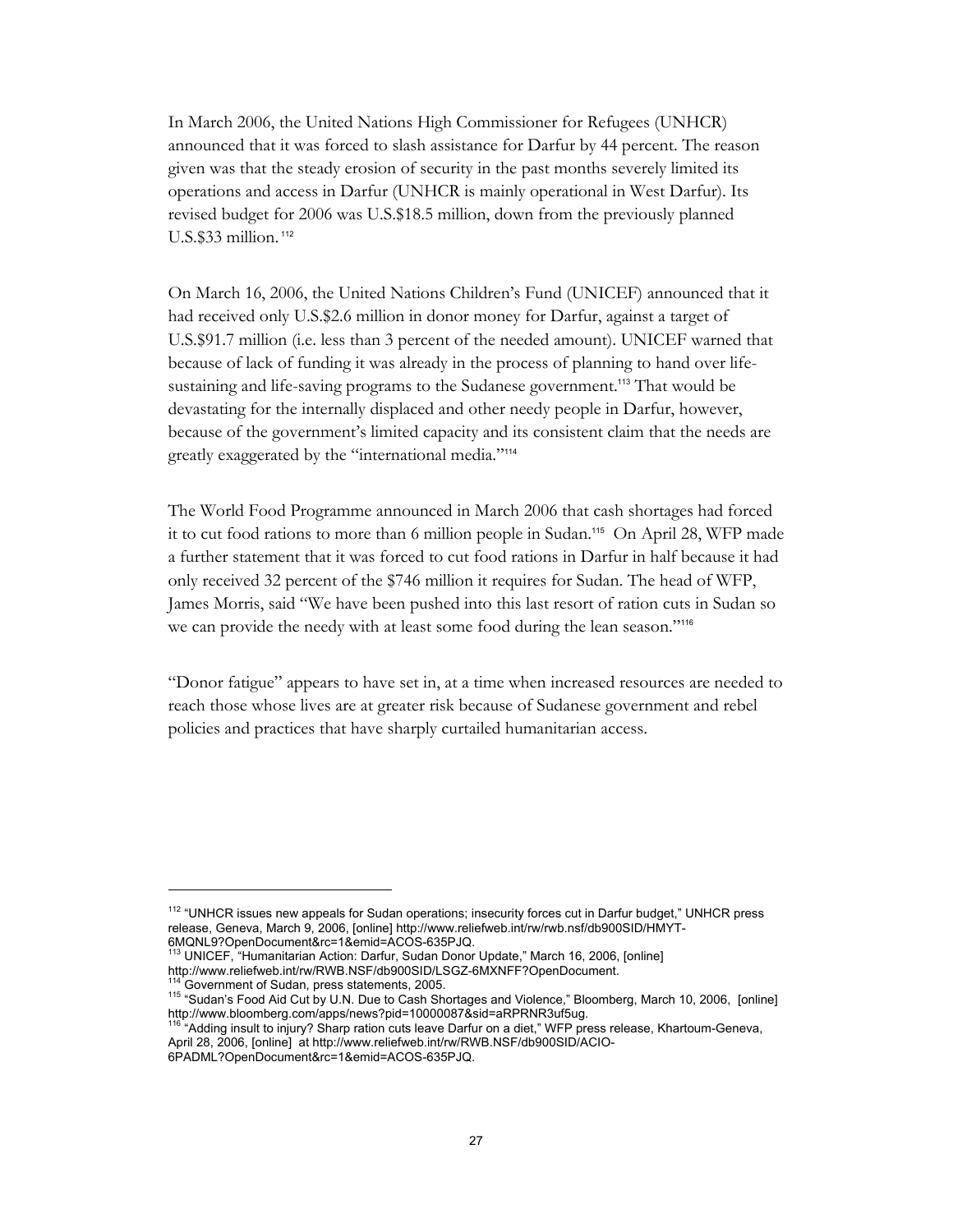#### **Humanitarian Access under International Humanitarian Law**

The conflict in Darfur between the government and rebel forces is considered a noninternational (internal) armed conflict under international humanitarian law (the laws of war). Serious violations of international humanitarian law constitute war crimes.<sup>117</sup>

It is widely recognized that a civilian population suffering undue hardship is entitled to receive humanitarian relief essential to its survival.118 In a report on emergency assistance to southern Sudan in 1996, the U.N. Secretary-General stated:

Any attempt to diminish the capacity of the international community to respond to conditions of suffering and hardship among the civilian population in Sudan can only give rise to the most adamant expressions of concern as a violation of recognized humanitarian principles, *most importantly, the right of civilian populations to receive humanitarian assistance in*  times of war.<sup>119</sup>

All parties to an internal armed conflict, government forces, government-backed militias and rebel groups alike, must allow and facilitate rapid and unimpeded passage of impartial humanitarian assistance for civilians in need.120 During numerous armed conflicts the U.N. Security Council has called on the parties to provide safe and unimpeded access for humanitarian assistance. The Rome Statute of the International Criminal Court, which is investigating serious international crimes in Darfur, lists the "deprivation of access to food and medicine, calculated to bring about the destruction of part of a population" as a crime against humanity when committed as part of a widespread or systematic attack against a civilian population.<sup>121</sup>

Humanitarian relief agencies cannot in practice function without the express or implied consent of the warring factions. International humanitarian law provides that consent

<sup>117</sup> International Committee of the Red Cross (ICRC), *Customary International Humanitarian Law* (Cambridge Univ. Press, 2005), see rule 156 and accompanying text.

<sup>118</sup> *Customary International Humanitarian Law*, p. 197, citing Fourth Geneva Convention of 1949, art. 30; Protocol I, article 70(1); and Protocol II, article 18(2). Article 18(2) of Protocol II, applicable in non-international armed conflicts, states: "If the civilian population is suffering undue hardship owing to a lack of the supplies essential for its survival, such as food-stuffs and medical supplies, relief actions for the civilian population which are of an exclusively humanitarian and impartial nature and which are conducted without any adverse distinction shall be undertaken subject to the consent of the High Contracting Party concerned." Although Sudan is not a party to Protocol II, many of its provisions are considered reflective of customary international law.<br><sup>119</sup> U.N. Secretary-General, Report on emergency assistance to Sudan (1996) (emphasis added).<br><sup>120</sup> ICRC, *Customary International Humanitarian Law*, rule 55, discussed at pp. 194-96.<br><sup>121</sup> Rome Statute of the Intern

<sup>&</sup>lt;sup>121</sup> Rome Statute of the International Criminal Court (1998), art. 7. During an international armed conflict, willfully impeding relief supplies" as part of an effort to starve civilians, is also a war crime. Id. art. 8(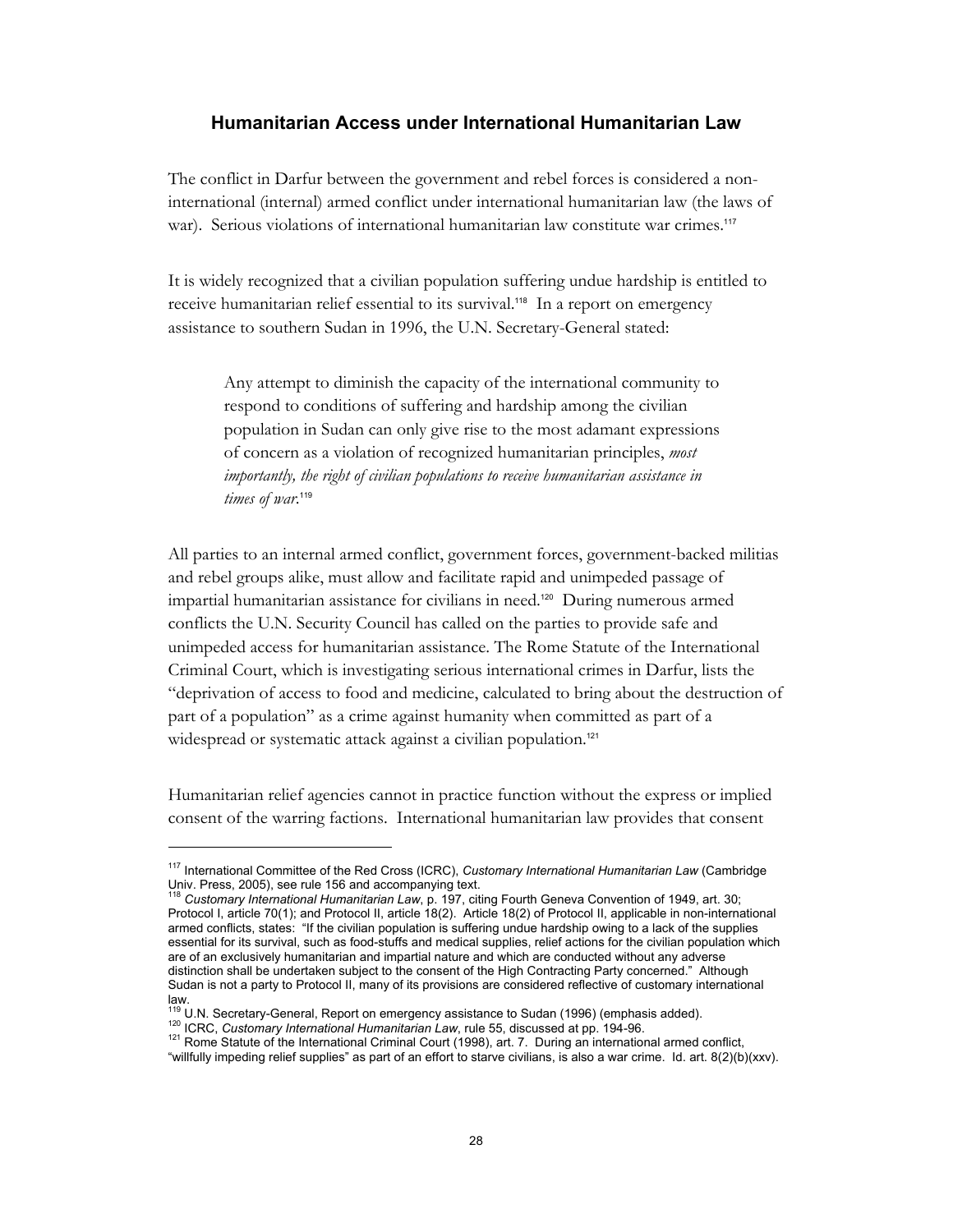cannot be refused on arbitrary grounds.122 According to the *Commentary* of the International Committee of the Red Cross, if a civilian population is at risk of starvation, a party is obliged to give consent to an impartial humanitarian relief organization.<sup>123</sup> And while international humanitarian law permits parties to a conflict to take certain measures to control the content and delivery of humanitarian assistance, they cannot deliberately or willfully impede its delivery.<sup>124</sup>

Parties to an armed conflict must ensure that humanitarian workers have the freedom of movement to conduct humanitarian operations. Only in the case of "imperative military necessity" may their movements be restricted; these restrictions must be limited and temporary, such as when relief operations interfere with military operations and could endanger humanitarian workers.<sup>125</sup> The U.N. Security Council adopted a resolution in 2000 on the protection of civilians in armed conflicts in which it called upon governments and opposition armed groups to "ensure the safety, security and freedom of movement" of humanitarian relief workers.<sup>126</sup>

International humanitarian law provides special protection for humanitarian relief workers, which considers their safety and security an indispensable condition for the delivery of humanitarian aid.<sup>127</sup> On numerous occasions the U.N. Security Council has urged parties to internal armed conflicts to respect and protect humanitarian workers.<sup>128</sup>

Of course, all humanitarian aid workers are entitled to the same protections from direct or indiscriminate attack as are ordinary civilians and from any mistreatment at any time by a party to the conflict.129 Prohibited are efforts to harass, intimidate, or arbitrarily detain them.130 Likewise, objects used in humanitarian relief operations, such as food and medicines, buildings, materials, and vehicles, are civilian objects and must be respected and protected.131 Destruction, theft and looting of such objects is prohibited.<sup>132</sup>

<sup>122</sup> ICRC, *Customary International Humanitarian Law*, p. 197, citing Protocol I, article 70(1); Protocol II, article 18(2). Refusal to allow relief could be equivalent to using starvation as a method of combat in violation of article 14 of Protocol II (Protection of objects indispensable to the survival of the civilian population). 123 ICRC, *Commentary on the Additional Protocols of 1977 to the Geneva Conventions of 1949* (Nijhoff,

Geneva: 1987), p. 1479.<br><sup>124</sup> ICRC, *Customary International Humanitarian Law*, p. 198, citing Protocol I, article 70(3).<br><sup>125</sup> Ibid., rule 56, p. 200 citing Protocol I, article 71(3).<br><sup>126</sup> U.N. Security Council Resolutio

Conventions. 130 ICRC, *Customary International Humanitarian Law*, rule 31, p. 108, citing various UN Security Council

resolutions and state practice.<br><sup>131</sup> Ibid., rule 32, p. 109, citing ICC Statute, article 8(2)(e)(iii) (prohibiting "[i]ntentionally directing attacks against personnel, installations, material, units or vehicles involved in a humanitarian assistance mission …, as long as they are entitled to the protection given to civilians or civilian objects under the international law of armed conflict).